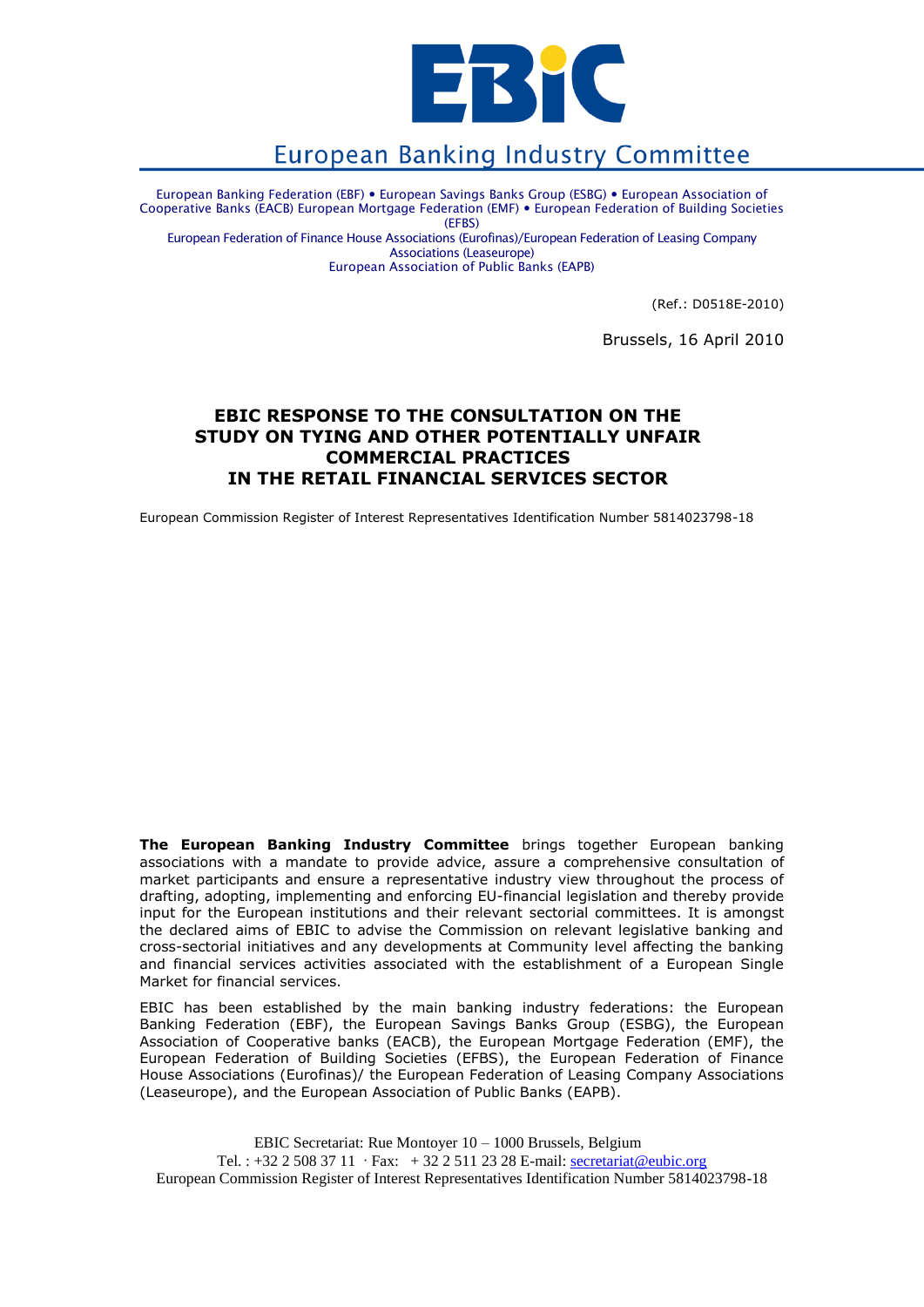

### **Executive Summary**

- 1. EBIC is of the opinion that the practices under scrutiny, with exception of aggressive commercial strategies, are not *per se* detrimental to consumers and/or competitors in the retail financial services market. Only a case-bycase approach can allow a correct assessment of any anti-competitive nature and/or unfairness vis-à-vis consumers. The study considers this a drawback of the existing legal framework, while it should be rather considered the most appropriate way to proceed.
- 2. Due to the references made in the study to the 2006 Sector Inquiry on Retail Financial Services, the same shortcomings identified then by the industry now affect the present study as well. In particular, the assessment that the low level of switching in the internal market would conclusively demonstrate the existence of barriers and potentially abusive behaviour by financial services providers' vis-à-vis consumers is taken for granted. EBIC considers that switching should not be taken (in isolation) as a mere parameter of lack of consumer choice, rather it is mainly an indicator of customer satisfaction.
- 3. EBIC generally supports market surveys carried out by the European Commission as part of its evidence based approach and is committed to the dialogue with the Commission services throughout the legislative process. However, EBIC is of the opinion that the study"s methodology, assumptions and empirical basis do not allow for the delivery of a comprehensive and correct picture of the market.
- 4. In the cost-benefit analysis of the practices under scrutiny, the study concludes by stressing both the potential unfairness and anticompetitive nature of cross-selling practices, but benefits like the quality of service and comprehensive advice are neglected. This disregards the trend towards longterm relationships due to the fact that financial services are not merely a matter of price but also of quality. A more balanced assessment is necessary including the benefits that exist for both providers and consumers. This would also bring consistency to the conclusions of the study compared to the specific results of the empirical test.
- 5. EBIC regrets that one of the typical features of the retail financial services market in Europe, i.e. the nature of the demand and the specificities of the long term retail bank-customer relation, has been widely disregarded by the study. This is also true for long term products which receive a negative connotation from the study, although being often beneficial for consumers and generally having a positive impact on financial stability.
- 6. EBIC challenges the assumptions related to the abuses of consumers" trust that, according to the study, could be systematically made by financial services providers enjoying a more "powerful" position in the contractual relationship with consumers.
- 7. The study only measures some potential risks of mis-behaviour without adequately valuing the benefits, thus not assessing the actual situation in the market. This does not allow the conclusion that the results of the study actually measure detriment caused to consumers by financial services providers using cross-selling practices.
- 8. In the EBIC"s opinion, the existing legal framework, both at national and EU level, does provide sufficient protection to consumers as comparable, understandable and complete – but not overwhelming - information is provided to them. In particular, the Unfair Commercial Practices and the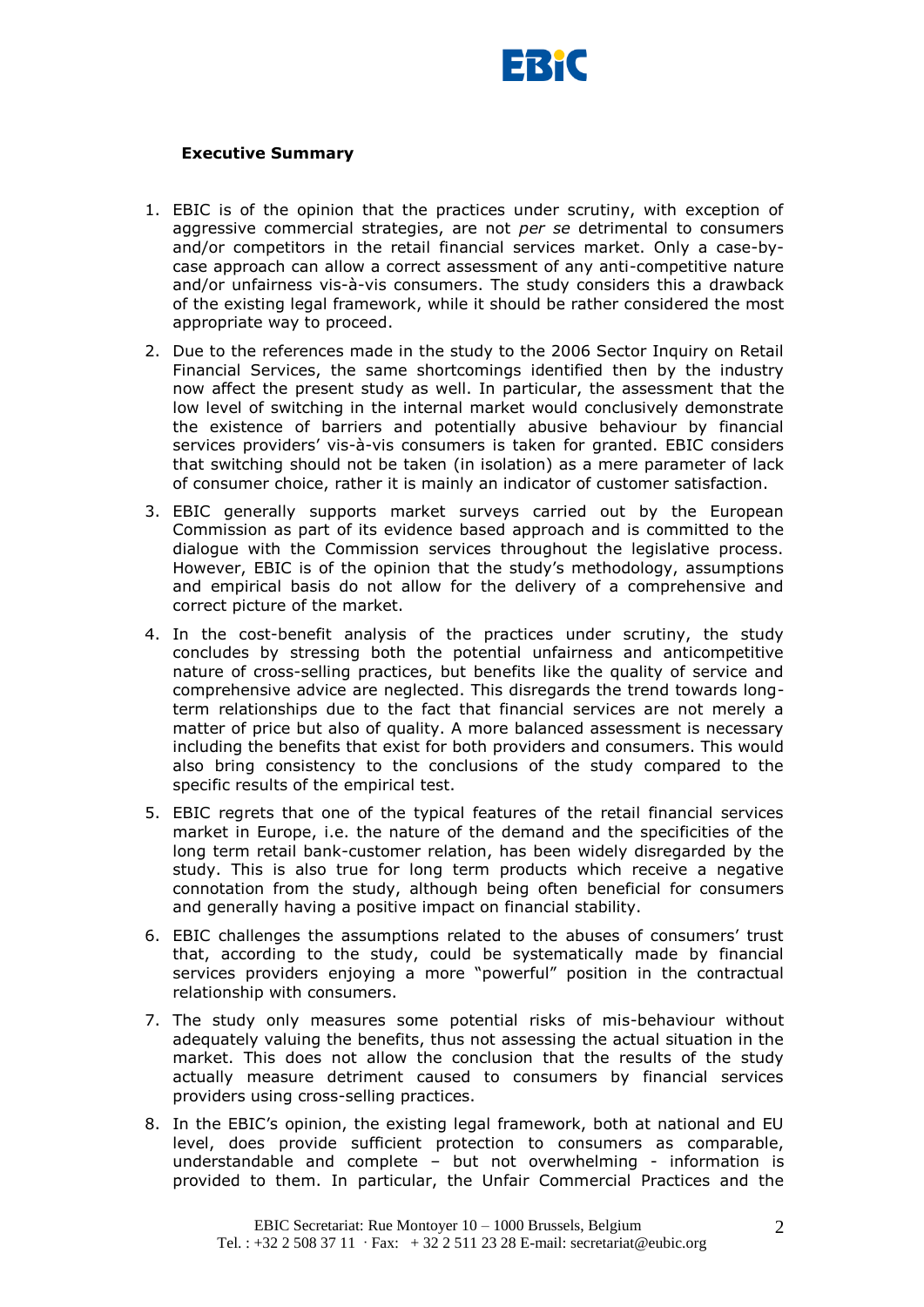

Unfair Terms Directives have been conceived as flexible tools to adapt to changing market reality. They are already adequate to deal with situations where consumers are unfairly or misleadingly deprived of free choice or where anti-competitive situations arise (situations which EBIC firmly deplores). In addition, other measures in the EU *acquis* and other existing hard and soft law remedies at national level are in place to prevent specific behaviours so that any further layer put at EU level at this stage does not appear justified.

9. EBIC has consistently argued in favour of ensuring a level playing field in the retail financial services market. However, the industry does not agree that product tying and bundling is an area where a level playing field is under threat.

\* \* \*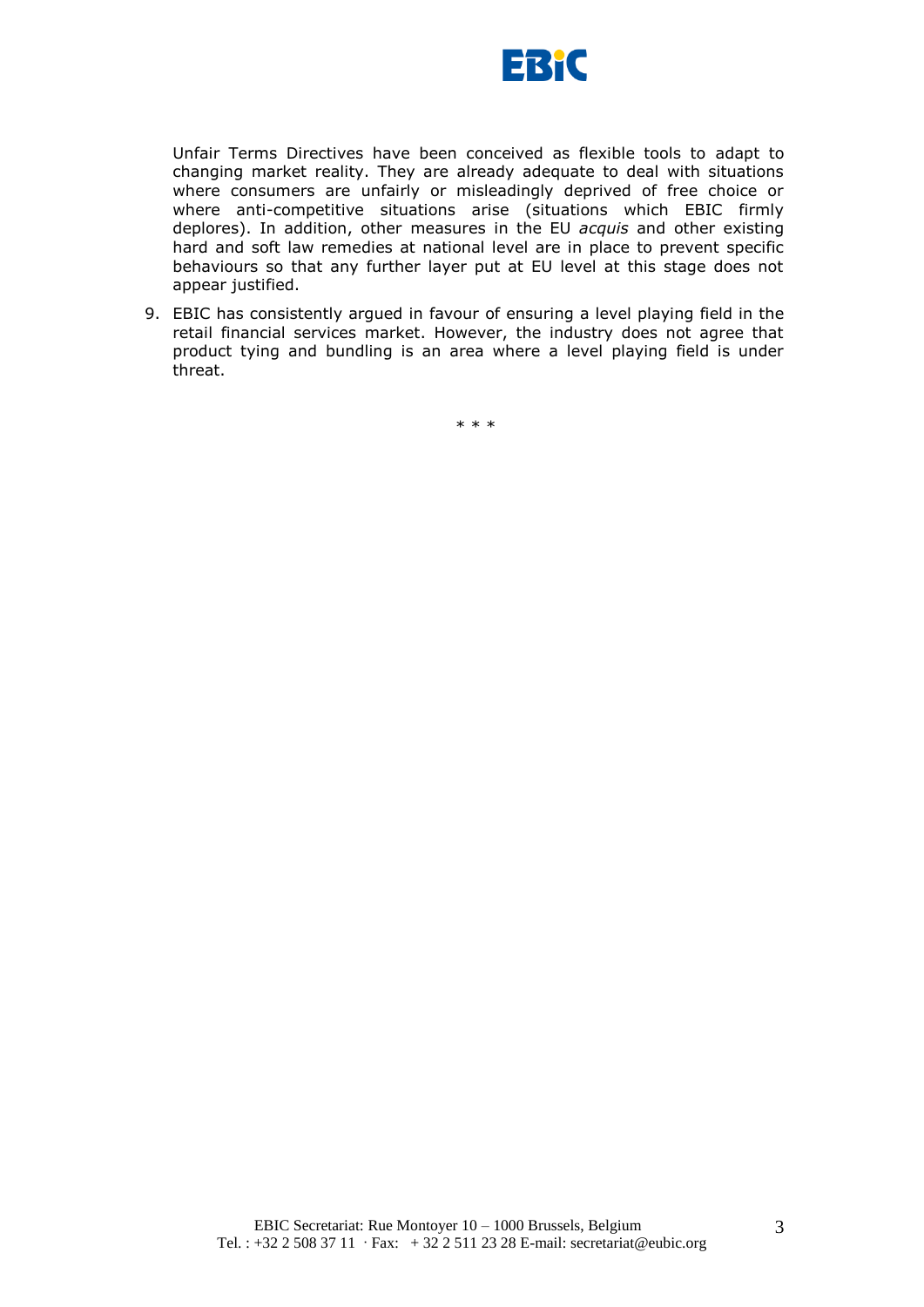

# **I. Introduction**

The European Banking Industry Committee (EBIC) welcomes the opportunity to comment on the study published by CEPS and Van Dijk Management Consultants (the consultant) in January 2010 on tying and other potentially unfair commercial practices in the retail financial services sector.

It is the EBIC understanding that, when commissioning this study, the Directorate General for Internal Market (DG MARKT) of the European Commission sought to gather more information on the size and features of this phenomenon, in order to establish whether and to what extent any regulatory intervention in this area was needed and/or justified at EU level in order to respond to the financial services users that identified tying practices as a key barrier to the integration of retail markets.

A more detailed set of comments in support of the EBIC"s opinion are provided below.

# **II. The underlying theoretical approach of the study**

It is unavoidable to note that the study title, as provided by the Commission to the consultant, outlines already a negative evaluation of all the practices under scrutiny, and lays down a shadow of bias on the fact-finding nature of such a research.

# *The Retail Financial Services Sector Inquiry*

1

Since the mandate given by the Commission to the consultant requires the latter to take as background many assumptions from the Retail Financial Services Sector Inquiry, EBIC feels the need to reiterate some of the criticisms it already expressed at the time of the consultation on the Interim Reports of the Sector Inquiry in 2006 (see below). Indeed, in the EBIC"s view, the same shortcomings identified in 2006 in the findings of the Sector Inquiry are now affecting the present study as well.

In particular, the assessment that the low level of switching in the internal market is a proof of the existence of entry barriers and abusive behaviour by financial services providers vis-à-vis consumers is taken for granted, while EBIC considers that switching should not be taken (in isolation) as a mere parameter of lack of consumer choice or existing barriers to switch providers, rather it is also an indicator of customer satisfaction. Other, more structural and convenience-related reasons for customers not switching in large numbers must be considered in this context, particularly across national borders<sup>1</sup>.

The Sector Inquiry and the subsequent technical report both highlighted certain limits of the model used to measure the impact of customer mobility on market

<sup>1</sup> For example, a survey conducted by IPSOS INRA "Consumer Satisfaction Survey Report, May 2007" on behalf of DG SANCO monitored 29,000 consumers in 25 Member States and highlighted that consumers were mostly satisfied with domestic insurance offerings and 88% believed there was sufficient competition in their domestic insurance markets.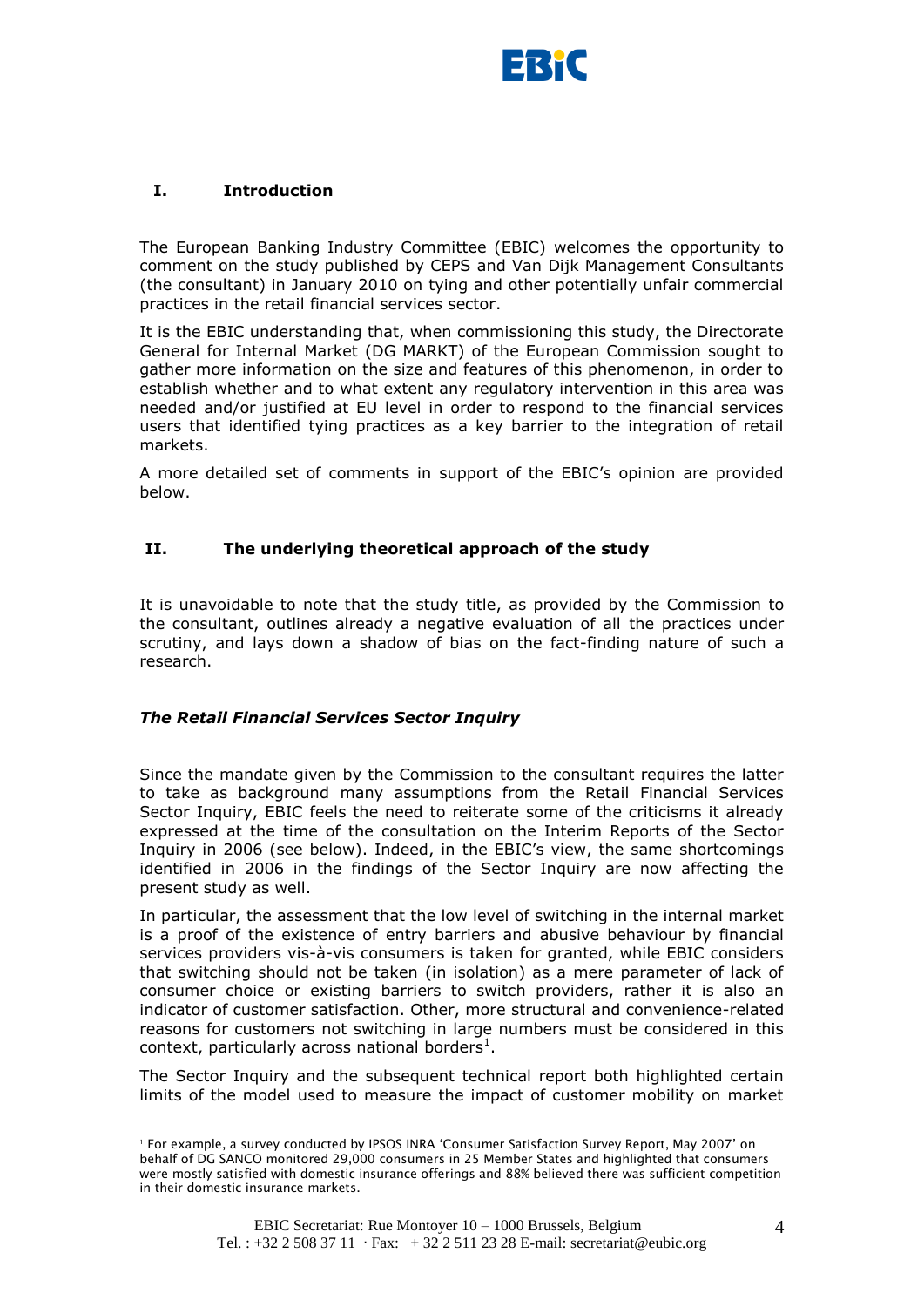

performance. In fact, in the Sector Inquiry it was not possible to take account of a number of elements such as, among others, (i) the direct effect of switching costs (including tying and bundling) on customer mobility, and (ii) the levels of customer satisfaction in explaining customer mobility<sup>2</sup>. Furthermore, it was not possible to consider, or only on a superficial level, the whole spectrum of reasons others than price considerations which motivate customers not to switch banks (such as, for example, satisfaction, trust in the relationship and physical proximity). The study, by contrast, passively accepts the assumptions of the Sector Inquiry without verifying them empirically on the basis of a more exhaustive database constructed specifically for that purpose.

Whilst EBIC is supportive of a single market for banking and other financial services, we see no evidence that the practices dealt with in the report are the matters which are inhibiting cross-border consumer purchase of these services. Rather it is matters such as language and currency differences that are the salient factors. Previous research has for example shown that there is substantial cross-border activity where there are no such barriers, and it is thus reasonable to assume that the existence of such barriers is the reason for low cross-border activity and switching<sup>3</sup>.

Besides, it is surprising that no mention is made in the study about either national frameworks or the EU-level EBIC Common Principles for Switching adopted on  $1<sup>st</sup>$  December 2008 which entered into force on 1 November 2009, to facilitate consumers who want to switch from one bank to another. It is particularly regrettable that the industry"s significant efforts in preparing the EBIC Common Principles and their implementation just at the height of the global financial crisis, is not taken into account and it is presumed in the study that *"… players in the financial services market will tend to recast their attention on the retail markets and opt for a range of practises that would allow them to help restoring profitability. Amongst such strategies, the capture/retention of customers could certainly play a prominent role<sup>4</sup> .* This is clearly not the case.

Finally, despite the acknowledgement of the benefits that the practices in question may bring to consumers, a totally negative approach is taken towards them in the findings/conclusions, disregarding also some of the data supporting the contrary view. Financial services providers are put in a very negative light as willing to abuse their customers and for whom "*improving the quality of information exchange [with the customers] is not profitable and thus not interesting*…."<sup>5</sup> . EBIC finds this statement unacceptable and, it has not been substantiated with evidence The financial services industry has long been engaged in efforts to improve the quality of information provided to consumers, a task which the study recognises as difficult given that consumers "*when provided* 

<sup>2</sup> See Commission staff working document Sec (2007)16 page 75, accompanying the Communication from the Commission Sector Inquiry under Art 17 of Regulation 1/2003 on retail banking – COM (2007)33 final, 31 January 2007.

<sup>3</sup> In particular, the barrier of language is evidenced by the findings of the Commission's Retail Insurance Market Study of November 2009,

http://ec.europa.eu/internal\_market/insurance/docs/motor/20100302rim\_en.pdf :

<sup>(</sup>i) It notes significant reciprocity between the UK and Ireland which share a common language. Over 27% of all motor premiums written on a freedom of establishment (FOE) basis within the EU were either sold by branches of UK firms in Ireland or by branches of Irish firms in the UK; for free provision of services (FPS), the proportion is lower, but still over 15%;

<sup>(</sup>ii) The study also notes that Luxemburg companies are active predominantly in the neighbouring states of Belgium, Germany and France; in particular, servicing the insurance needs of circa 6-8,000 Luxemburg citizens who have relocated to these countries to access more affordable housing

<sup>4</sup> See study, page 32.

<sup>&</sup>lt;sup>5</sup> See study, page 93.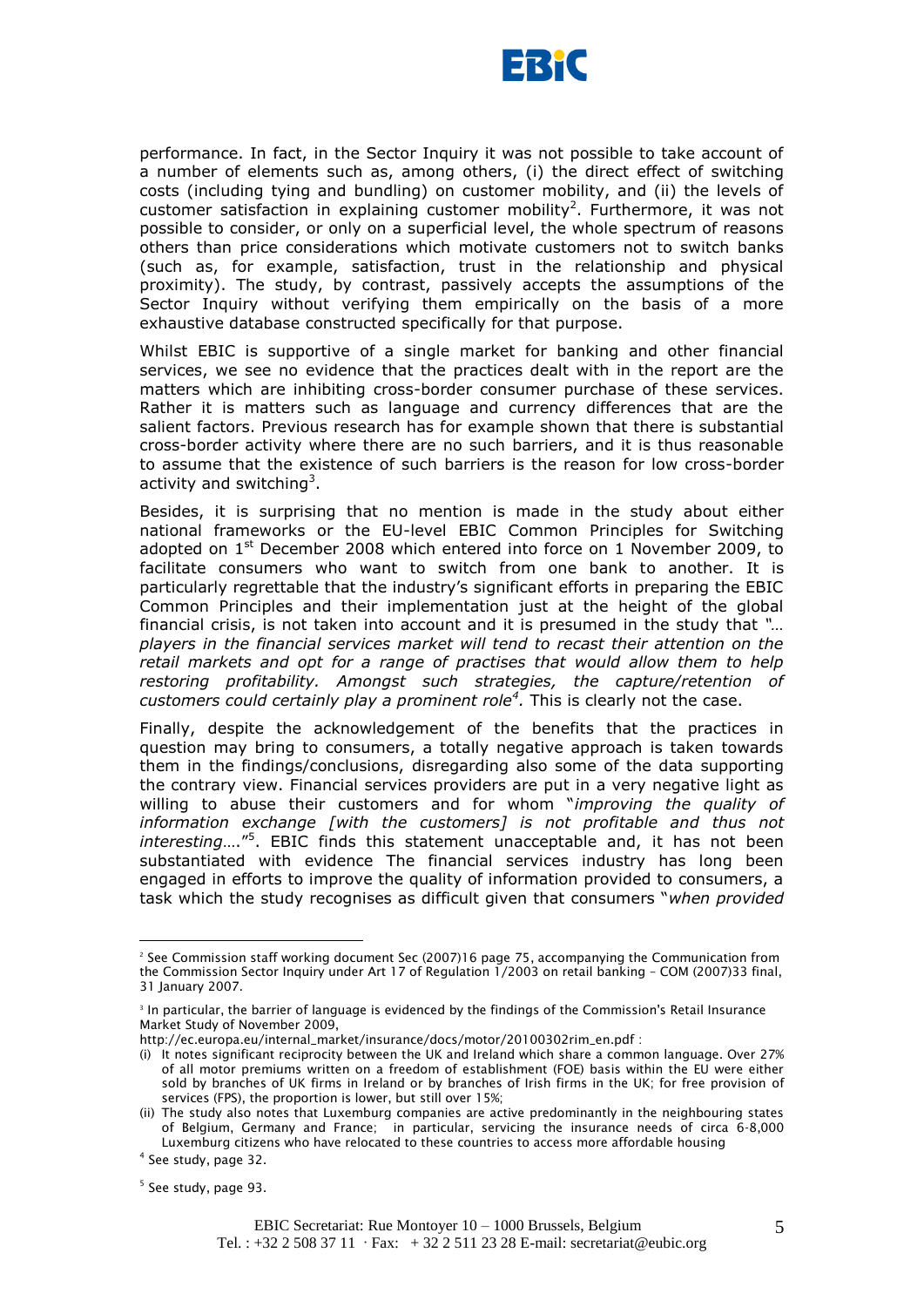

*with more information and choice, either walk away from markets, choosing not to choose, or choose randomly*" 6 .

#### *Wrong perception of the "ideal consumer"*

The study is based on the assumption of an "ideal" consumer who is highly financially educated, has linguistic skills allowing him to regularly shop across borders, has will and time to systematically compare offers from a large number of providers, switch regularly from one provider to another, and in general behave in an economically rational and predictable way when looking for financial products.

While this model works well in theory, it is often limited in practice to fully explain consumer behaviour, as the complexity of the "real world" with a magnitude of factors determining a consumer's decision are difficult to incorporate in such a predictive model.

In particular, the consultant seems to have gauged the individual value of a financial product predominantly on the basis of price. Other important factors, such as trust in the provider, convenience (e.g. one-stop-shopping) or ease of access (e.g. proximity to the branch), have been widely neglected. The study especially ignores the importance of the bank-customer relationship that goes beyond merely monetary aspects and often significantly depends on its quality established over the years. If consumers are satisfied with a service provider on one product, it is a natural behaviour that this experience is incorporated into a decision on another product. Moreover, the study overestimates the readiness of consumers to engage in cross-border shopping especially with regard to financial services.

The main (demand) engine for the sector, namely the potential for the establishment of a universal business relationship between the provider and the customer, is not taken into account in the study, rather the opposite: it is viewed as detrimental for consumers<sup>7</sup> (presented as "lock-in" effect), while in fact such a relationship brings benefits to the customer and is something the consumer values<sup>8</sup>. This is equally true for long-term products which are given a negative connotation from the study, but which are often beneficial for consumers and generally have a positive impact on financial stability. Long-term products, notably mortgage credit, establish an equity cushion that is likely to prove helpful at a given moment in a consumer's life. More than simply granting citizens access to credit, mortgage loans also offer citizens affordable credit due to their long maturity and low interest rates, which are rendered possible by the existence of a surety that mitigates lenders' risks.

It is recognised, also by the Commission itself, that "*consumers predominantly shop locally for mortgage credit and that the majority will probably continue to do* 

<sup>&</sup>lt;sup>6</sup> See study page 100.

 $7$  See study page 97 and following.

 $8$  We also note that the recent financial crisis has demonstrated that in Europe the universal banking model is well equipped to resist the (cyclical) economic shocks affecting financial markets.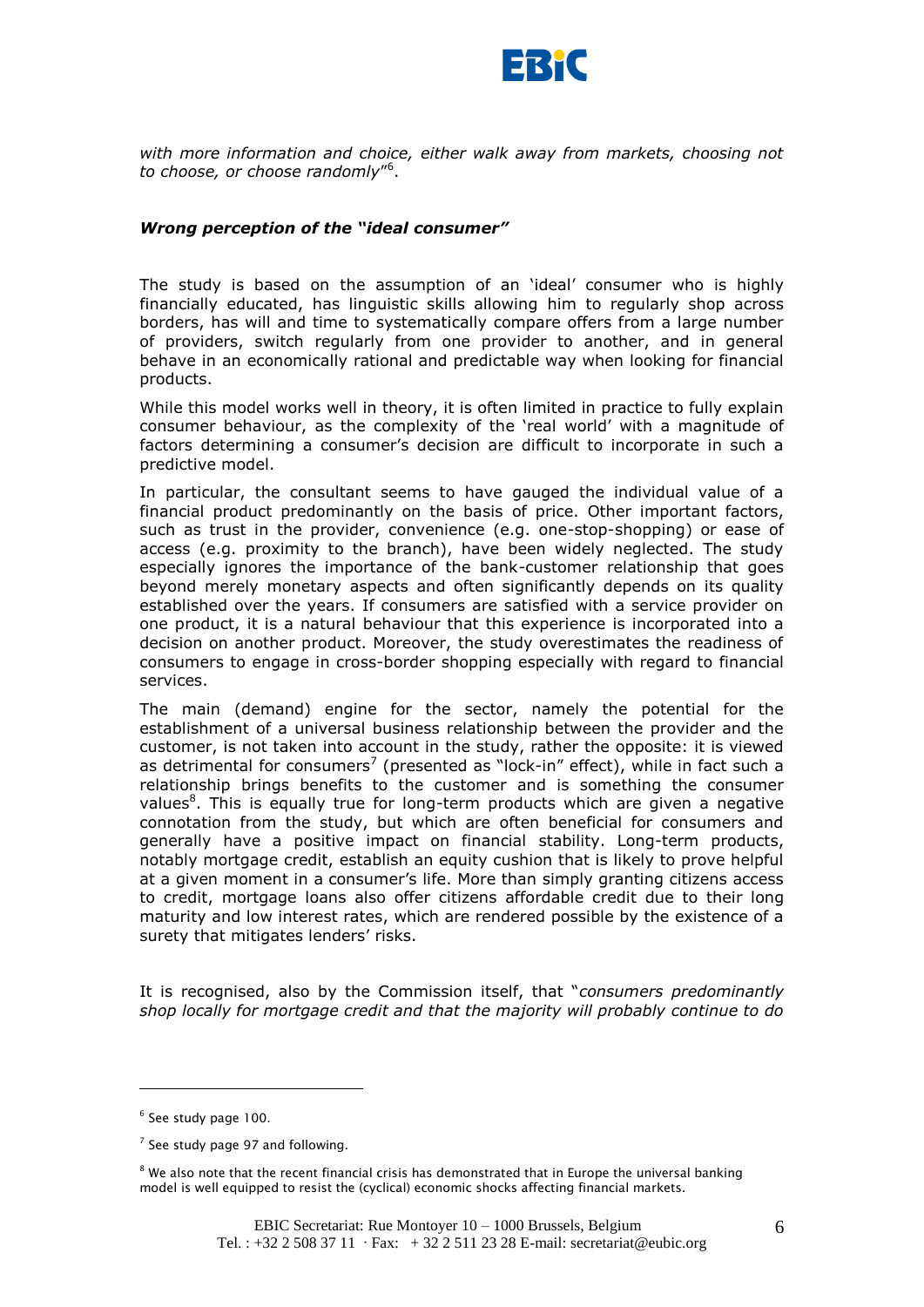

so for the foreseeable future<sup>9</sup>". This remark is certainly valid for other, if not all, retail products. Yet, the filter through which the market is analysed in the study is mainly customer mobility in its wide, theoretical meaning (including the crossborder dimension). Such an approach negates the role played by accessibility of a trusted provider in the bank-customer relationship, even when part of that relationship is made at a distance via internet or telephone.

The findings borrowed from the literature on antitrust theories and referred to in the study highlight that tying and bundling are practices which, in theoretical economic contexts where ideal consumers make fully rational choices, may generate both costs and benefits for society. In terms of competitiveness and mobility the literature explicitly refers to the need to adopt an approach where the characteristics of individual consumers are evaluated on a *case-by-case* basis as well as the individual effects on the various markets determined by each combination of products offered. This approach, although referred to at various points in the study, is not acknowledged in either the methodological approach or the very conclusions of the study, which EBIC very much regrets.

Furthermore, the study does not take sufficiently into account the consistent case-law of the European Court of Justice (ECJ) that refers to the "average consumer" when assessing the level of protection afforded to consumers in a particular set of circumstances<sup>10</sup>. The fact that the study applies the consumer impact test by relating it generically to the "consumer" rather than to the "average consumer" is debatable. The latter definition is also applied by the Unfair Commercial Practices Directive  $(UCPD)^{11}$  for the evaluation of the commercial practice in terms of its effects in relation to a "typical consumer" who is "reasonably well informed and reasonably observant and circumspect, taking into account social, cultural and linguistic factors"<sup>12</sup>. The study has disregarded this important aspect.

#### **III. The scope of the study**

In the EBIC's view, the setting out of the scope is not accurate: the definition of the practices and products analysed is not clear and in many cases it does not match legal definitions in the Member States (in particular the distinction between

<sup>&</sup>lt;sup>9</sup> See White Paper on the Integration of EU Mortgage Credit Markets, COM (2007) 807, 12 December 2007, page 3.

<sup>&</sup>lt;sup>10</sup> See in particular the joint Cases C261/07 and C-299/07, VTB-VAB and Galatea BVBA, of 23 April 2009, point 54 where the Court has stated that "*in accordance with Article 5(2) [of the UCPD], a commercial practice is unfair if it is contrary to the requirements of professional diligence and materially distorts or is likely materially to distort the economic behaviour of the average consumer with regard to the product"*. Also, under point 61 and following, the Court clearly states that "*a commercial practice shall be regarded as misleading if, in its factual context, taking account of all its features and circumstances and the limitations of the communication medium, it omits material information that the average consumer needs, according to the context, to take an informed transactional decision and thereby causes or is likely to cause the average consumer to take a transactional decision that he would not have taken otherwise*"(our emphasis).

<sup>&</sup>lt;sup>11</sup> Directive 2005/29/EC of the European Parliament and of the Council of 11 May 2005 concerning unfair business-to-consumer commercial practices in the internal market and amending Council Directive 84/450/EEC, Directives 97/7/EC, 98/27/EC and 2002/65/EC of the European Parliament and of the Council and Regulation (EC) No 2006/2004 of the European Parliament and of the Council, OJ L149/22 of 11.06.2005.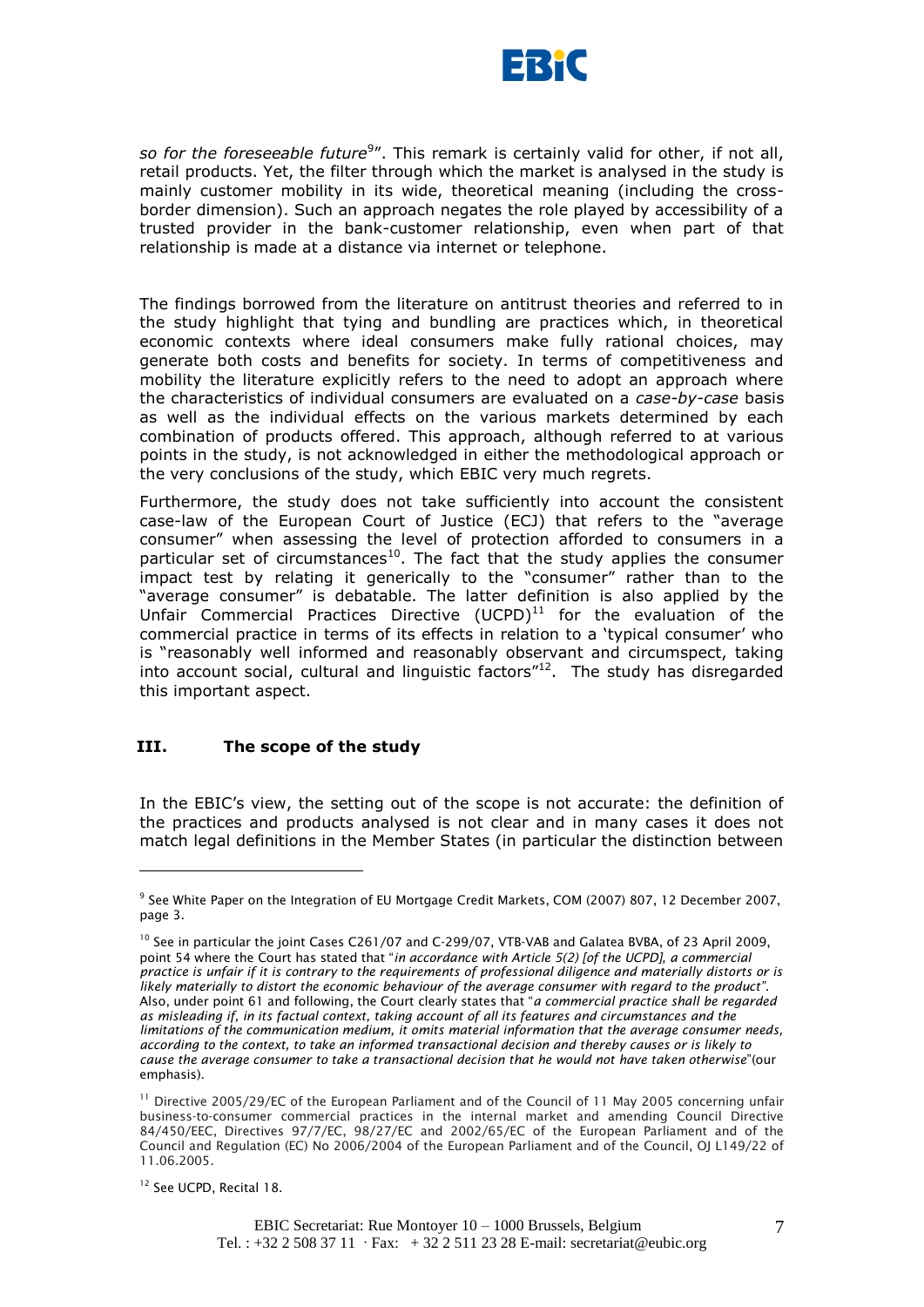

tying, pure and mixed bundling). Even in the Sector Inquiry<sup>13</sup> the categorisation of the practices did not distinguish between 'pure' and 'mixed' bundling, whereas the former appears rather an artificial category whenever applied to financial services, and difficult to refer to actual examples of practices.

The extension of the findings and conclusions to cover also small and medium enterprises (SMEs) in addition to individual consumers is equally questionable. Despite the acknowledgement of the existing and very well established definition of consumer made by the ECJ case-law and secondary EU law<sup>14</sup>, the consultants through the study partly extend the assessment to SMEs as well, which appears to EBIC as incorrect and unjustified. The relationship between enterprises (especially larger ones) and financial institutions relies on peculiar aspects related to entrepreneurial activity which makes difficult to consider them assimilated to consumers in the needs and product choices.

Furthermore, in the absence of an explicit definition of SME referred to in the study, such a choice in outlining the scope creates ambiguity as regards the subjects to be included in the analysis. Based on the criteria applied at EU level to define SMEs<sup>15</sup>, in some EU countries (e.g. Austria, Italy) where the local economy is largely based on small and medium companies, almost the whole national market would fall into the scope of the study under this definition thereby distorting the final outcome of the study itself.

# **IV. The methodology of the study**

# *The Questionnaires*

In the presentation of the methodology, the study acknowledges that only 66 responses were received over 6529 financial institutions and 430 national organisations invited to take part in the survey. Incidentally, we remark that a very little input is provided on behalf of consumers as well (4 answers over the total 66 received). The exceptionally low level of response from consumers, regulators, consumer lobbies and national governments indicates that this is not an issue that is causing them concern.

The consultant interprets the lack of responses from the industry as the sector's unwillingness to disclose financial advantages<sup>16</sup> obtained from applying the practices under scrutiny. EBIC strongly rejects such an interpretation, especially in light of the remarks it addressed to the consultant at a very early stage in the process that highlighted a number of important deficiencies and difficulties for respondents to the questionnaire.

<sup>&</sup>lt;sup>13</sup> See page 49 of the Commission staff working document accompanying the Sector Inquiry, SEC (2007) 106, where the typologies are distinguished as follows: "*bundling occurs where two or more products are sold together in a package, although each product is also available separately. Tying occurs when two or more products are sold together in a package, and at least one of these products is not sold separately*".

<sup>14</sup> See Article 2a of UCPD that defines the "consumer" as "*any natural person who, in commercial practices covered by this Directive, is acting for purposes which are outside his trade, business, craft or profession*", thereby excluding any legal person of whatever size.

<sup>&</sup>lt;sup>16</sup> See study, page 222.

<sup>&</sup>lt;sup>16</sup> See study, page 222.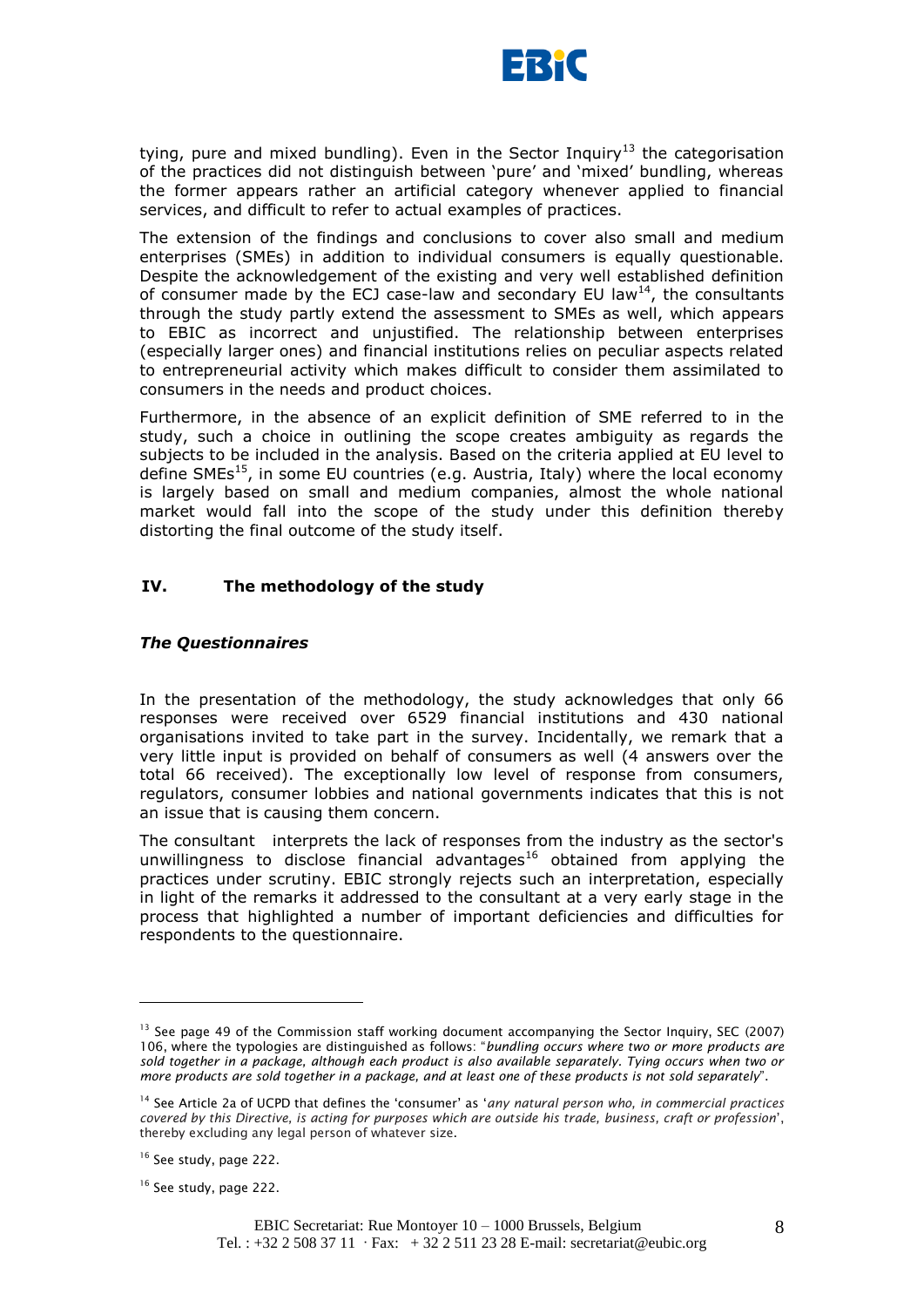

Despite the self-assessment of the consultant according to which the information gathered from 23 countries constitutes a reasonable information basis $^{17}$ , EBIC is of the opinion that the sample used is far too narrow to draw any conclusions valid for the whole EU-27.

Furthermore, the standard approach elaborated by the consultant to analyse each of the EU-27 and the EU market as a whole is not always appropriate to catch the peculiarities of national markets (see definitions of practices, of products, but also general business practices developed to fit the demand and the various clients' profiles). While the study gives evidence that there are significant differences in the market structure, behaviour of market participant and the regulatory environment throughout the Member States, the conclusions adopt a one-sizefits-all approach that does not allow any modulation following national diversity.

Concerning the explicit refusal of recipients of the questionnaire to respond, EBIC believes that the complexity of the questionnaire and its biased approach have been underestimated by the consultant in its assessment of the reactions thereto. The questionnaire was constructed in such a way that questions formulated suggested a predictable negative interpretation of the answers. While the consultant refers to "uncertainty" and "insecurity" feelings from the industry, EBIC would rather raise a problem of mistreated confidence in this exercise.

In general, there seems to be, from the consultant, a fundamental misunderstanding concerning the legal framework surrounding this type of inquiries. Almost all national financial services associations have to comply with national provisions implementing the rules of the EC Treaty in the area of antitrust that prevent them from collecting sensitive market data from associates. The fact that the consultant sent the national associations a questionnaire almost identical to the one sent to the individual financial institutions raises doubts on the consultant"s knowledge of the role and mandate performed by the banking associations in the various countries.

EBIC would also like to reiterate that comments on the questionnaires prepared for the industry were sent by EBIC to the consultant on 22 January 2009 and to the Commission on 11 March 2009 but that these were to a large extent disregarded. In particular, EBIC highlighted the following:

- The language and scope of the questionnaire pre-suppose a pejorative situation as regards linked products. Furthermore, confidentiality is not legally protected with the questionnaire;
- The questionnaires are very complex to answer (not only regarding the form but also the content); this complexity might impact the level of responses (…);
- The questionnaire is inadequate for trade associations. Most associations do not have current information on the industry"s business choices or a database on the distribution of the referred practices. A different questionnaire would therefore be more adapted for the associations and other similar stakeholders.

As such, the questionnaire remained relatively difficult to answer and was not user-friendly (on top of the linguistic issue in the countries where English is not a common language).

<sup>&</sup>lt;sup>17</sup> See study page 218.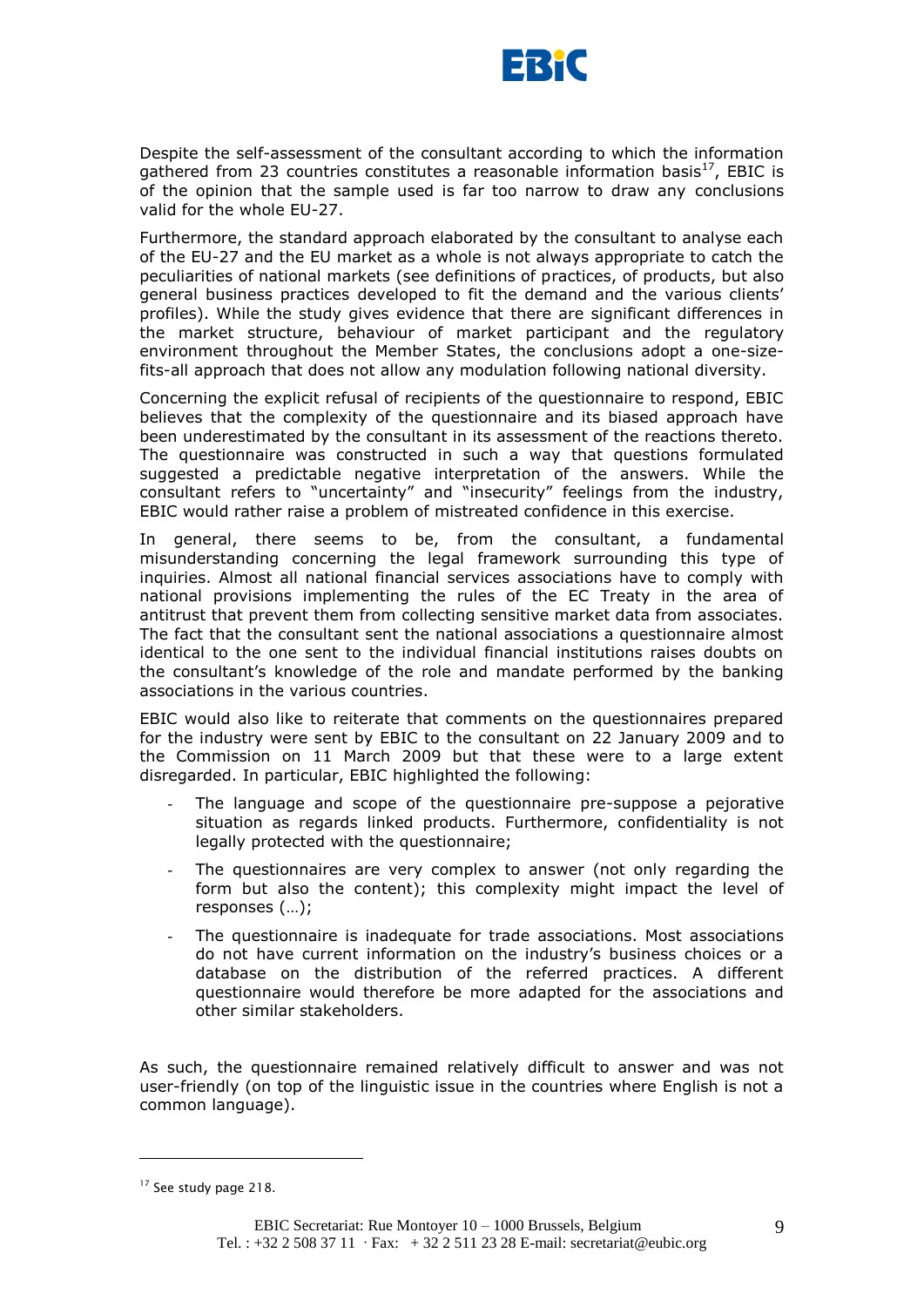

On the other hand, the complexity of the issue surveyed, together with the poor user-friendliness of the questionnaire, may explain the low number of responses from individual financial institutions as well, especially in a context – such as that relating to the period identified for the survey - in which the whole sector was strongly committed to resolving the problems linked to the economic crisis. According to the consultant, some of the responses sent by respondents also appear to have been invalidated by a certain level of uncertainty regarding the interpretation of the questions.

We are confident that the study's empirical basis will be carefully considered and put in its correct context before any policy decision is eventually taken by the Commission and in that respect we welcome the decision to open a public consultation on this matter.

EBIC is committed to cooperate with the EU institutions to improve the quality of market analyses as we believe that a better knowledge of the market is an essential prerequisite to take the right policy decisions at the appropriate time.

In the context of better regulation, a more robust and horizontal debate is necessary in order to establish clear minimum standards for reliable and fair market research.

#### *The anti-trust test; the consumer impact test*

A scorecard analysis was opted for by the consultant, in order to assess the intensity of costs and benefits generated by each of the practices identified. The picture provided by the scorecard relies on assumptions and presumptions for expected effects, and relates only to the relative position of each Member State to one another.

Concerning the anti-trust-analysis, the study provides no evidence of anticompetitive effects of the practices analysed. In fact for the whole sample it finds that in nearly 90% of the cases there are no anticompetitive effects. Nonetheless, it is conspicuous that the overall result at the end of the study is contrary to the test results. The assessed overall result is that *"all cross-selling practices score positively in [the] antitrust test, which suggests that on average they are leading to anti-competitive effects."<sup>18</sup>* The test result instead is that *"all cross-selling practices score negatively in our antitrust test, which suggests that on average they are potentially leading to pro-competitive effects"<sup>19</sup>*. The latter seems to be the right interpretation of the test figures.

The results of the consumer-impact test are not significant either in EBIC"s view. With the consumer-impact test the consultant tries to assess the unfairness of a concrete practice by scoring its potentially beneficial and the potentially detrimental effects and netting them to an "overall" impact on the consumer"s choice. This approach is to be challenged. The test does not take other influences on consumers choice into consideration such as satisfaction with the providers performance, proximity etc. In fact the assessment criteria which are taken into account as beneficial are only those effects that provide the highest economic benefit to the consumer. In fact the study says *"it is quite obvious that the only efficiency that count are (i) demand-side efficiencies, such as upfront financial advantages, one-stop-shop effects and reduced transaction costs […] and (ii) the share of production-side efficiencies that is likely to be passed on to customers in* 

<sup>&</sup>lt;sup>18</sup> See Study page 408.

<sup>&</sup>lt;sup>19</sup> See Study page 302.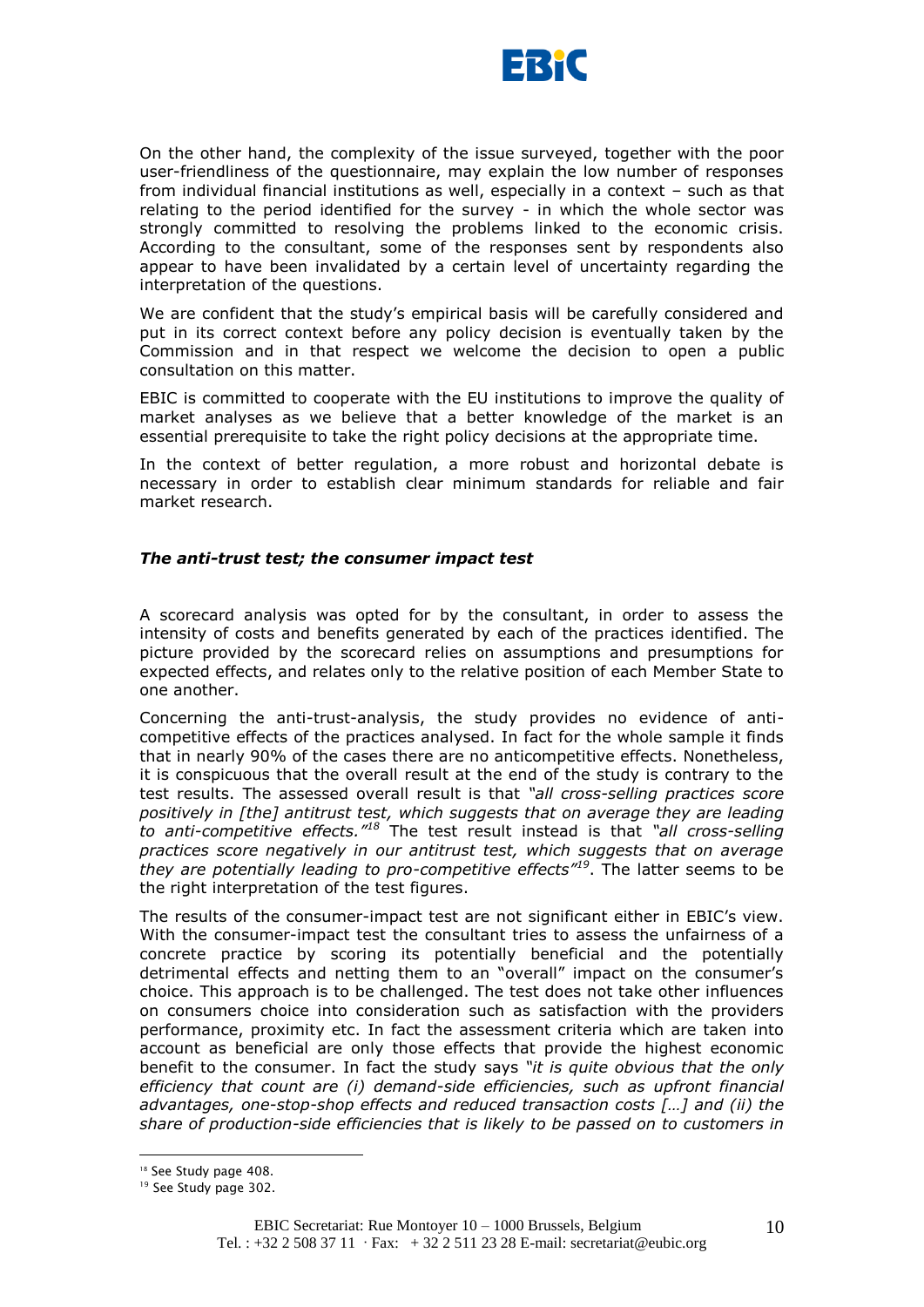

*the form of lower prices"*. Other benefits like the quality of service and advice are mentioned but not taken into account in the quantification.

Furthermore, the test does not assess distinct practices but includes certain combinations of products which must be sold together.

This is for example true where a client is offered a debit card together with his current account, as operating a debit card without a current account would either be technically not possible or incur higher costs for the provider or the client.

Finally EBIC strongly disagree with the assessment of the customer-provider relationship elaborated in the "overall" impact score and with the way its effects are weighted. In the assessment of the switching costs<sup>20</sup>, some products are rated negatively only because they are long term contracts. Similarly, a negative score is attributed to products only due to the fact that they require personal advice. Personal service leads to a "thicker relationship" According to the study, the "thicker" the personal relationship with the financial services provider, the stronger the impediment to switch might be. In this respect, EBIC cannot see in what trust, higher quality of the service and personalised advice could be detrimental to costumers.

#### *Shortcomings in the analysis of Member States*

1

In the presentation of Member States' analysis, EBIC finds that the study contains a number of inaccuracies which raise doubts on the validity of the methodology and conclusions of the research. By way of example, EBIC remarks that:

- When referring to **Luxembourg**, the study reports that the UCPD has not yet been implemented so that the legislative gap puts that country in a particularly critical situation in terms of ensuring an adequate level of consumer protection. Yet, the UCPD was implemented in Luxembourg by the law published on 30 April 2009 and has been in force since then. The study seems to have overlooked this information despite the fact that the entry into force of the law occurred well before the finalisation of the study;
- As regards **Spain**, the specific reference to the Spanish legal text Ley 26/1984 is incorrect. This law was repealed by Real Decreto Legislativo 1/2007 of 16 November 2006;
- Empirical data for **Sweden** reported no cases of tying and in the report reference is made to a study by the Nordic competition authorities confirming that banks in Sweden have even reduced the level of bundling. One of the reported cases from Sweden concerns mortgage credit combined with Payment Protection Insurance (PPI). It must be stressed that most banks offer the insurance as a separate service and thus they do not tie or bundle it with the mortgage credit. Despite these observations and an average antitrust

 $20$  See Study, annex 14, page 111 and footnote 576. The combination of mortgage loans and life insurance, both of them being long term contracts, is rated twice as unfair as each individual product. Using this kind of rating system, a result of 90% of unfair practices when mortgage loan is the gateway product, is inevitable. In addition, mortgage loans, consumer credits, life insurances, pension products etc. were classified as products with a higher degree of provider`s intervention in comparison to others, due to the necessary personal service. This is reportedly negative since "efforts in higher quality would result as an incentive for customers to stay and trust their providers; customers are retained and mobility is slowed down".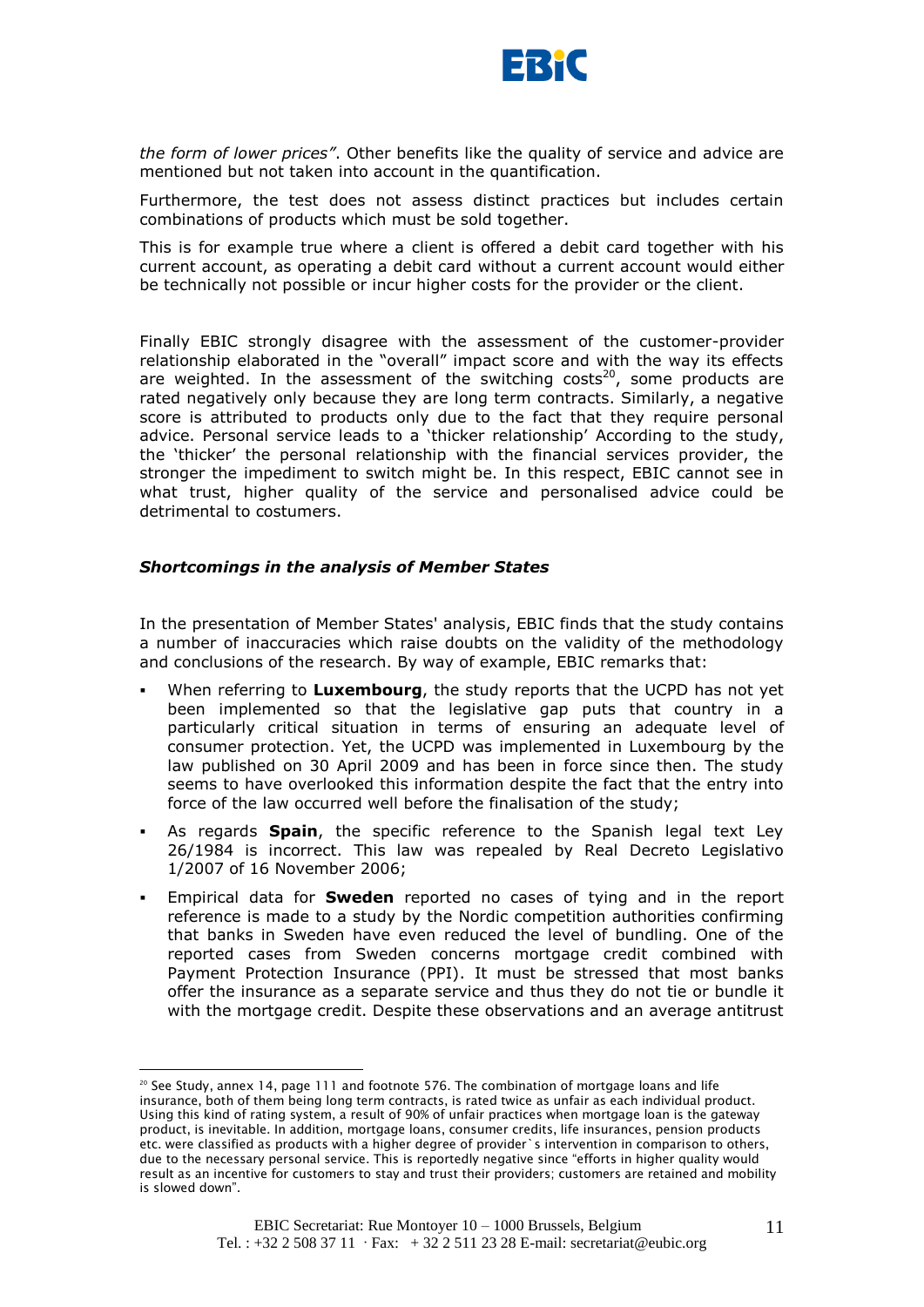

score of 0.00, Sweden is considered among the countries with "potential antitrust concerns<sup>21"</sup>. The conclusions of the study appear thus inconsistent;

 In the factual analysis of **France**, eight situations are included in the "List of unfair cross-selling practices found under both scenarios" $^{22}$ , but most of them appear to have been wrongly interpreted<sup>23</sup>.

In the EBIC's view, this makes difficult to draw consistent conclusions about France. In addition, the analysis of national legislation is not accurate either. The interpretation of the Monetary and Financial Code is not correct as, contrary to what it is said in the study, the prohibition of tying and pure bundling provided for by Article L 312-1-2 of the Code, is not subject to a *de minimis* rule<sup>24</sup>. Furthermore, the study does not mention that the breach of these rules is tightly investigated by public authorities with far-reaching powers and punished by penal sanctions<sup>25</sup>.

The findings of the study assert that in France no provision deals with the obligation to have the salary paid into the current account as a condition to access to some products or services. However, the French Unfair Terms Committee (*Commission des Clauses abusives*) has adopted a recommendation on this matter providing that such obligation is prohibited in mortgage credits contracts unless it complies with some conditions. National Courts apply largely similar criteria. According to the study, French legislation does not cover preferential agreements and mixed-bundling. However, no mention is made in the study either about the information requirements related to the selling method used by the services provider (marketing at a distance, off-premises sales...), as well as to the products or services at stake (consumer credits, home loans, financial instruments...), or the provisions regarding misleading commercial practices in general.

Finally, it should be mentioned that according to the 2008 Report of the Banking Mediation Committee, only 34 cases out of 28,724 (i.e. 0.12%) referred to the mediators concerned tying or bundling and this figure was decreasing compared with that in 2006 and 2007.

 As regards **Czech Republic**, based on the results of the anti-trust test, the study defines the cross-selling practices recorded in the country as anticompetitive. However, the main condition for a bank to abuse its dominant position in a specific reference market, i.e. a high concentration rate leading to

 $21$  See Study page 21 and figure 39, page 304.

<sup>&</sup>lt;sup>22</sup> See Study page 351.

<sup>&</sup>lt;sup>23</sup> The practices mentioned are the following:

Consumer credit and Payment Protection Insurance (PPI): in France, PPI is optional with consumer credit, the customer is free to choose a product from the same provider or find an alternative one.

Mortgage and PPI: as it is mentioned, the tying is no longer allowed after the entry into force of the new legislation, which makes the practice irrelevant for the assessment of the national situation;

<sup>-</sup> Credit cards and non-life insurance, Life insurance and portfolio management: the unfairness of these practices in not evidenced in the analysis in the absence of a case-by-case approach;

The remaining combinations analysed, namely home insurance with other non-life insurance, home insurance and motor insurance, saving account and motor insurance, are rather unclear in the absence of any relevant example.

<sup>&</sup>lt;sup>24</sup> Only the prohibition of the selling of products or services with a premium in the form of products, services or pecuniary advantages is subject to a *de minimis* rule; this type of selling is only prohibited where the value of the premium exceeds a threshold set up by the decree.

 $25$  The officials authorised to establish the existence of such breaches have extended powers to do so: they "*may enter any premises used for business purposes and request sight of the books and all other business related documents and make copies thereof, and may either gather information and proof in situ or summon the party concerned to a meeting*".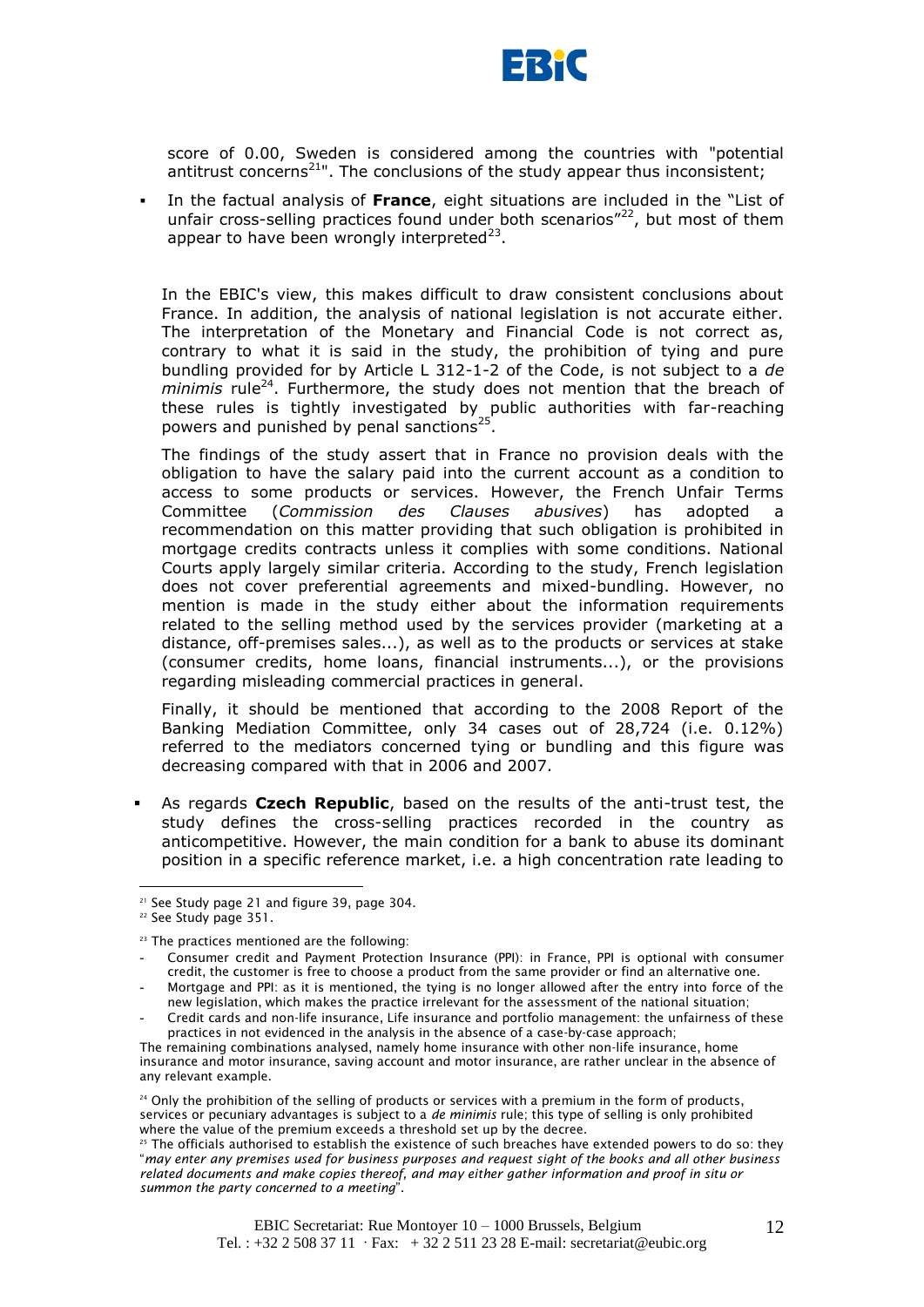

a high market share, is not verified. Indeed, the main four banks in Czech Republic account for only 60 % of the national market and there is no evidence of a foreclosure effect due to the practices under analysis.

In the factual analysis of the practices in Czech Republic, there seems to be also some degree of misunderstanding: the Czech client has neither the obligation to have his salary paid into the current account with the mortgage provider, nor to buy an insurance when asking for a mortgage or consumer credit. He remains also free to choose the insurance company should he wish to have one; credit cards and current accounts are not offered as tied products, while debit cards and current accounts – that the study counts among the tied products, must be regarded as technically linked.

 With respect to the analysis of **Belgium**, the study does not incorporate input on the (already known) bill of law that in 2009 addressed the judgement of the ECJ in the joint cases VTB-VAB and Galatea BVBA of 23 April 2009 and that was communicated to the consultant before the completion of the study. In the 2009 bill, the Belgian legislator envisaged the modification of the current rules by lifting the general ban of tying practices while maintaining the existing exceptions for some financial services where relevant and duly justified. In that respect, the study appears already outdated in its analysis of this specific country.

Furthermore, the study seems to mix up tying practices and mixed bundling in the description of the Belgian market, whereas the possibility of having a discount on the mortgage credit rate if a PPI is bought with the same credit provider is considered a tying practice, which is incorrect. Also, the reference to the "*bancassurance"* typology has to be put into perspective: the landscape in the banking and insurance sector has recently *partly* changed: due to the financial crisis, the model of "*bancassurance*" no longer takes shape within the same group, but rather via preferential partnership agreements between companies (banks and insurance companies) belonging to different groups. Finally, the negative appreciation of the bundle including mortgage credit and current account where no benefit is found for the consumer is wrong, since the bundled offer is definitely providing a reduction in costs to the consumer.

 Concerning the analysis of the legal provisions in **Germany**, the study rightly mentions the Unfair Competition Act (UWG) as the relevant applicable legislation. Nevertheless, the interpretation of the Act is incorrect is so far as it is stated in the study that "with its reliance on an "act of competition", section 3 UWG maintains that the new law does not protect against ordinary torts in business [and....] irrelevant nuisances".

The study does not take into consideration that section 3 (2) implements the unfairness test of Article 5.2 UCPD in German legislation. Under the provision of this section 3 (2) a practice is prohibited which is "contrary to professional diligence and is appropriate to distort the consumers ability to decide on the basis of the given information and therefore lead him to a decision he otherwise would not have made". Just like the directive this clause also does not explicitly address cross-selling practices like tying and bundling in general. Those practices can be addressed by this section in a case-by-case approach, which means that a cross-selling practice can fall under the scope of this section if in an individual case it should lead to distortion of consumers" decisions making.

 With reference to **the Netherlands**, the study describes a rather negative situation. However, the official financial complaints bodies do not have any data available for tying, either in the form of complaints on the practice itself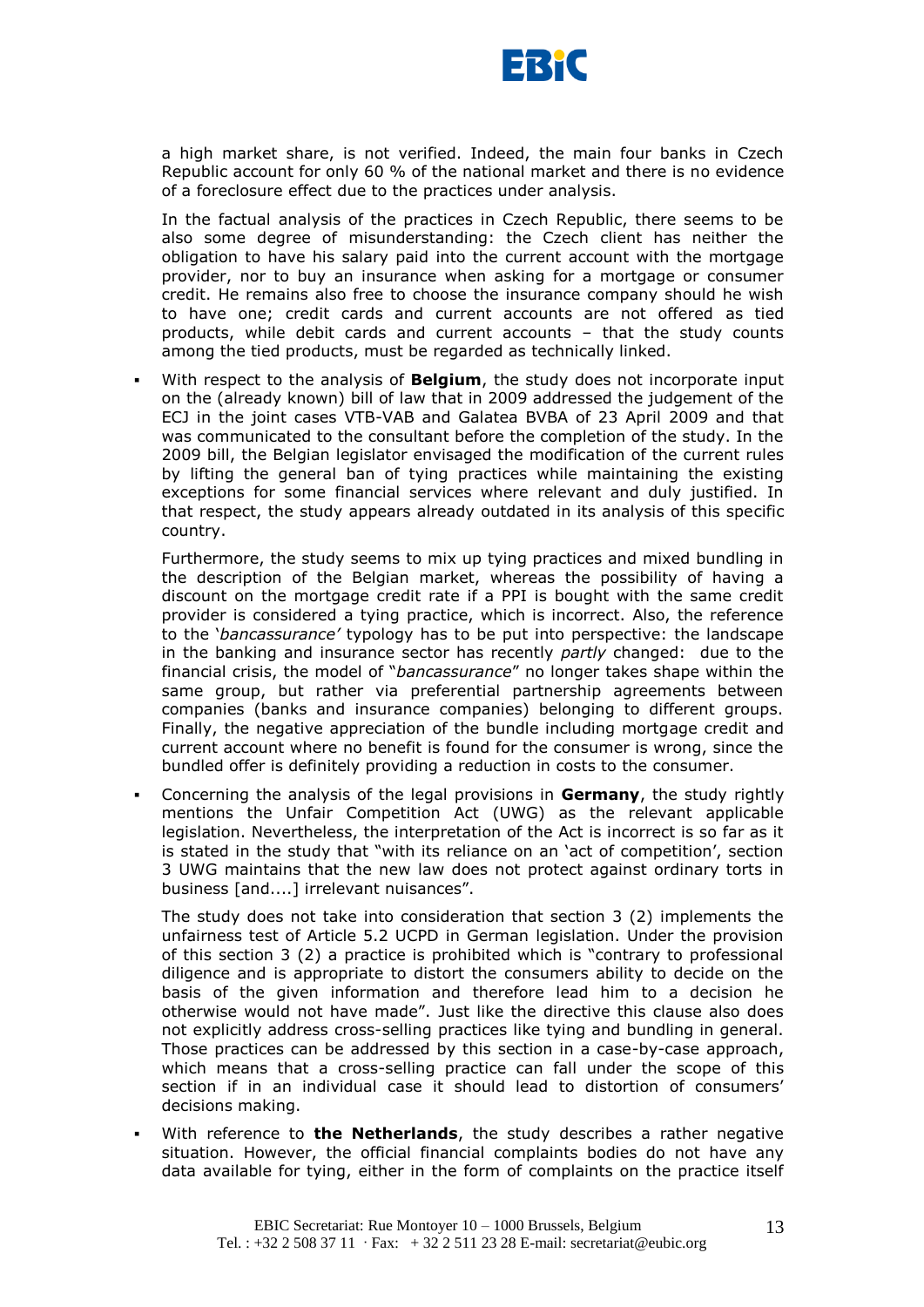

or on its effects on switching. Even, when looking at the issue from the perspective of SMEs, a recent survey conducted by the Netherlands Competition Authority<sup>26</sup> shows that tying is not an issue in switching banks for SMEs. The study also omits to take into account the national switching service made available since 2004 to facilitate customers that want to switch current account provider.

# **V. The findings of the study**

In its consultation document, the Commission put some questions to the stakeholders:

*(1) Do you agree with the study"s findings and conclusions, in particular regarding the identified potential impact of tying and other identified potentially unfair practices on the different stakeholders groups?*

*(2) What other comments/suggestions would you have, including possible evidence supporting or rebutting the findings of the study? Please provide, where possible, concrete examples/quantitative information*.

*(3) How could it be ensured that market participants do not suffer from the negative effects of those practices? What could help consumers to avoid being locked in by these practices?*

*(4) Are you aware of complaints from stakeholders, in particular consumers, regarding tying and other identified potentially unfair practices? Please describe.*

Below we comment on the findings of the study whereby many, if not all, these questions are answered.

#### *Case-by-case approach*

<u>.</u>

As remarked by EBIC in its preliminary comments of April 2008, a case-by-case approach is necessary in order to assess the unfair nature of individual practices under particular circumstances. A number of parameters were identified by EBIC and have been partly taken into consideration in the study. Among these<sup>27</sup>, for instance, the study recognises the significance of the relevant market power of the provider $28$ . Or again the existence of actual anti-competitive effects

<sup>26</sup> NMA, ("*Monitor financial sector*" - March 2010.

[http://www.nma.nl/nederlands/home/Actueel/Nieuws\\_Persberichten/NMa\\_Persberichten/Persberichten\\_2](http://www.nma.nl/nederlands/home/Actueel/Nieuws_Persberichten/NMa_Persberichten/Persberichten_2010/12-10_NMa_overstappen_van_bank_eenvoudiger_dan_gedacht.asp) [010/12-10\\_NMa\\_overstappen\\_van\\_bank\\_eenvoudiger\\_dan\\_gedacht.asp](http://www.nma.nl/nederlands/home/Actueel/Nieuws_Persberichten/NMa_Persberichten/Persberichten_2010/12-10_NMa_overstappen_van_bank_eenvoudiger_dan_gedacht.asp)

The study shows the following results in relation to mortgages; 8% tying, 18% bundling and 74% none; for current accounts; 7% tying, 23% bundling and 70% none; credit; 5% tying, 21 % bundling and 73% none.

 $27$  See study page 68, Finding 2.1. Other criteria indicated by EBIC in its preliminary remarks are: (i) the existence of technical link between products, (ii) the conditional sale within the same entity, (iii) the level of transparency, (iv) the actual increase of switching costs, (v) the inappropriateness to fulfil customers" needs.

<sup>28</sup> The study makes reference to the ECJ case-law *Akzo* of 1991 on competition law establishing the relevant market share to measure the dominance of a supplier, where the Court states that "*dominance is not likely if the market share is below 40%*." The analysis of a provider"s dominance and of the actual and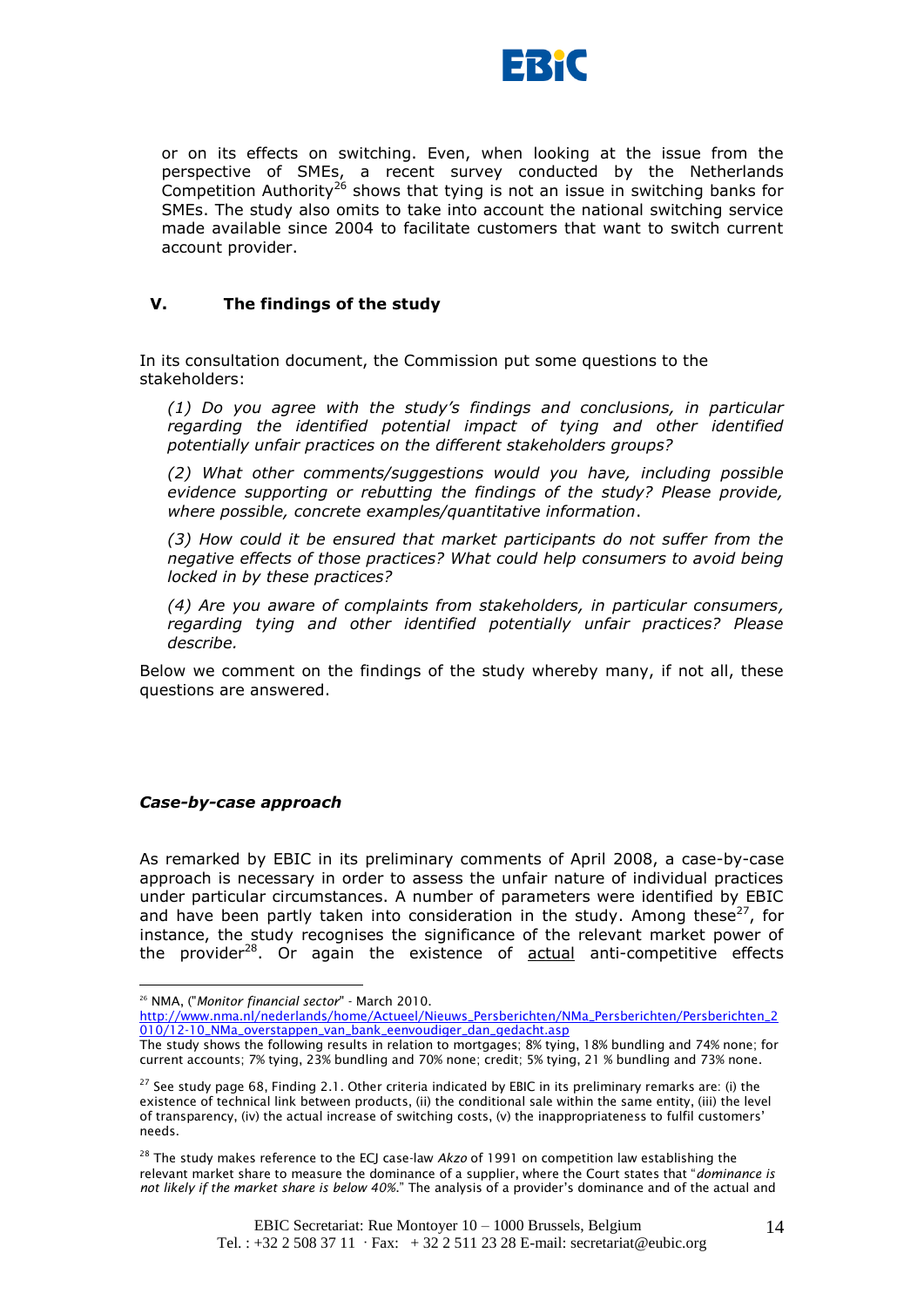

(foreclosure of competitors or disadvantage for the consumers in the long run), that the study acknowledges as a necessary assessment to consider the practice illegal<sup>29</sup>. Yet, surprisingly the study reaches the conclusion that the practices analysed have the potential to be unfair and harm consumers, without recalling that any assessment of that kind needs to be carried out in relation to the circumstances of a specific case of an individual consumer with his own level of financial education, (ir-) rational economic behaviour and with regard to a specific provider operating in a specific market<sup>30</sup>.

The case-by-case approach is also consistent with the rationale of the UCPD, that was adopted in the form of a 'framework directive' rather than a sectoral legislation, in order to ensure that, once the principles were laid down in the law, possibly complemented by sectoral provisions as codes of conduct, the directive would have functioned as a "safety net for the regulation of practices (...) not falling within the fields coordinated by the specific sector directives"<sup>31</sup>. Thanks to its horizontal nature, the directive also offered the advantage of reducing the need for more detailed regulations regarding consumer protection and made it possible to assess innovative commercial practices without the need for a new regulation. The case-by-case approach in this context has proven instrumental to the functioning of the UCPD and EBIC regrets that the study disregarded it.

#### *Retail financial sector"s specificities*

The study states that tying, pure bundling and mixed bundling are widespread in the EU-27.

EBIC considers that most of these practices do not bear a detrimental impact *per se* since they have evolved in the market to tailor-make the offer to match the demand of the customers. Also, they are applied with a mutual benefit approach, being for the provider a means to achieve economies of scale and scope and better risk management, and for the consumer a way to obtain lower prices and better and more convenient contractual conditions and services.

It is true that the financial services sector has its own specificities which must be given regard; however EBIC strongly contends that these specificities should not be interpreted as misleading practises or detrimental in any manner towards consumers.

#### *Costs & benefits of the practices under scrutiny*

One of the elements that are decisive in defining the unfair nature of a practice, according to the study, is the lack of passing-on of efficiencies at the level of the

likely foreclosure effects thereof, is then deepened and makes such an assessment much more complex (see footnotes 130 and 131 of the study). This should suggest that any conclusion *a priori* on the anticompetitive nature and the harmful character of the practices under scrutiny is inappropriate.

<sup>29</sup> See study pages 69-81.

1

<sup>30</sup> The EBIC particularly disagrees with Finding n. 2.8, since there the case-by-case approach is considered not efficient. As stated below, we conversely consider that analysing each practice in the specific context in which it applies is of paramount importance and it is not surprising that EU competition law has developed in that sense for Article 82 of the ECT (currently Article 102 of the Treaty on the Functioning of the European Union as renamed by the Treaty of Lisbon, which entered into force on 1 December 2009). Alternative general bans on such practices would not meet the criterion of proportionality.

 $31$  See Commission's Green Paper on consumer protection in the EU, COM (2001) 531, paragraph 3.4.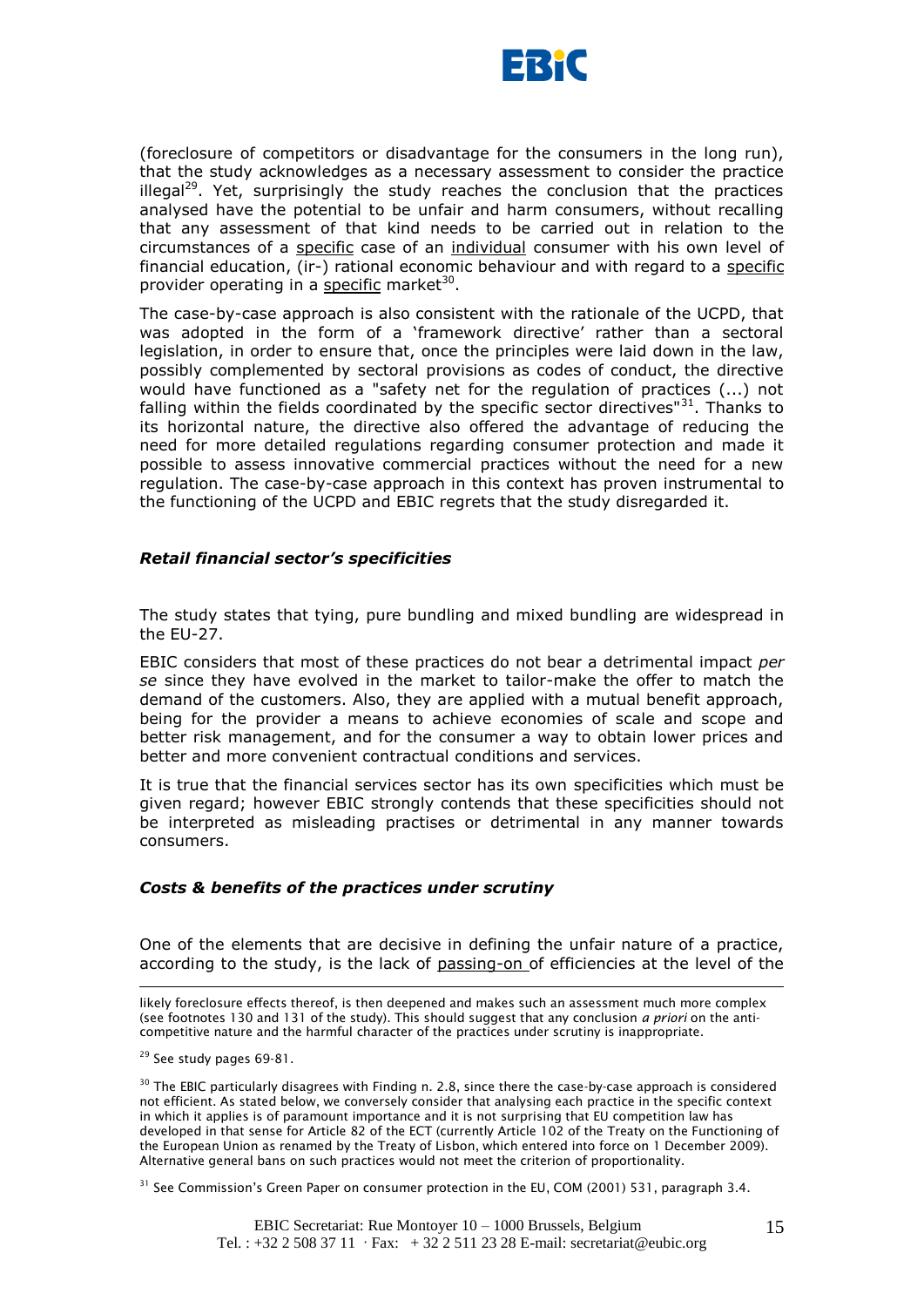

provider to the level of the customer. The study omits to consider, however, that the efficiencies or the benefits for the customer may not necessarily be limited to the ones of monetary nature.

As a way of example, better risk management can result in a greater lending capacity (but not necessarily always in lower rates) on the side of the provider. Requiring the payment of the salary on a bank account may contribute to avoid any payment incident, thereby avoiding the use of foreclosure or judicial debt recovery that represent legal costs for the provider eventually impacting the final cost of the product to the consumer. To combine a mortgage loan with a credit insurance secures the borrower's family against the risk that in case of the borrower's death the instalments cannot be paid and the financed property has to be sold eventually at less than fair value. The benefit is measurable in terms of consumer confidence, trust in the financial services provider and sense of security. These kinds of benefits are not taken into consideration in the balance between costs and benefits of the practices at hand in the study, although they are of a major importance for they can lead to efficiencies or benefit for the customer long after the decision to purchase a certain product was made.

EBIC must challenge the reference in the study to consumers "having no choice" but to take tied or bundled products. Firstly, it must be mentioned again the very limited information gathered from consumers in the data gathering exercise (4 responses). Secondly, the subjective appreciation of consumers that are offered certain products by one provider at certain conditions is often related to the lack of comparison /shopping around exercise as a matter of choice or habit by the consumer and/or to the fact that specific benefits are only granted subject to a specific packaging formula. This does not imply any coercion of the consumer i.e. that he has no choice but adhering to the offer of that provider. This simply limits the availability of advantageous conditions to commercial criteria. When receiving an offer of tied products the consumer *always* has the choice of choosing another provider, instead or in addition. The financial services industry has always expressed its support for a more competitive environment, where consumers shop around to compare both products and providers, and thereby forces the latter to improve the quality of their offer. The study states the contrary and this is not acceptable. EBIC is convinced that there can be no harm as long as the consumer is given clear information about the products in a "package" and is in fact free to buy individual components elsewhere in the market.

Reference is made to the informational asymmetry<sup>32</sup> and the lack of autonomy of the consumer vis-à-vis the provider who, as a professional, is deemed to have a higher level of knowledge of financial products than the consumer and, as a result, is in a position to potentially abuse the consumer's trust. While the level of complexity of the financial services sector does not seem to be much higher for consumers than the one of some consumer goods or services (e.g. IT, cars, electrical appliances, energy supply, or others), the consequences of an insufficient financial education throughout the society cannot be tackled, in our view, by banning commercial practices in general. Besides, financial services providers are the first ones willing to invest in counter-balancing any information asymmetry within the customer relation.

What is more, EBIC strongly rejects the description of the providers' attitude visà-vis consumers that generalises abusive behaviours as if these were the market place norm<sup>33</sup>. In particular, it is the EBIC's belief that no evidence exists to

<sup>&</sup>lt;sup>32</sup> See study page 90.

<sup>&</sup>lt;sup>33</sup> See study page 90 and following.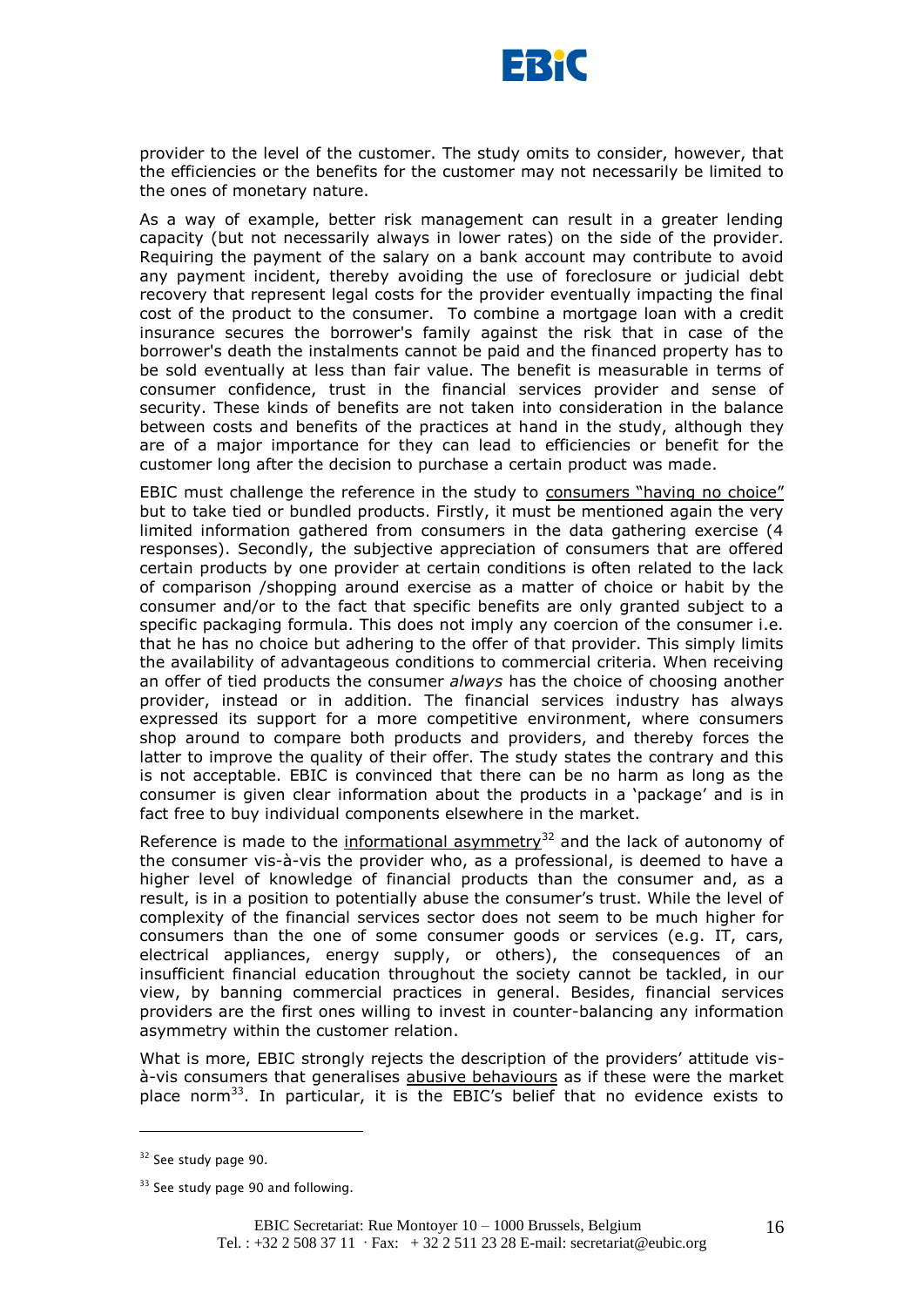

support the statements in page 93 of the study, where financial advice is described as "hostage" of predatory strategies put in place by financial advisers. In so far as these statements seem to refer to situations of risk assessment related mostly to retail investment products, we regret to note that the study largely underestimates the provisions of MiFID regulating best execution and suitability obligations that aim to ensure that the provider acts in the interest of the client<sup>34</sup>. These provisions have been conceived to, and may well prove adapted to, protect retail investors more than anti-trust or UCPD rules. While it is fair to state that enforcement of these provisions is crucial, EBIC disagrees with the conclusions in Finding 2.9 according to which (more stringent?) consumer policy is considered necessary.

The actual informational/educational gap that consumers feel when dealing with financial services cannot be taken as the consequence of the providers" commercial practices, nor can it be inferred that such a gap is systematically exploited by providers for their own benefit to the detriment of customers. Equally, the decision-making biases identified in Finding 2.12 of the study cannot, in the view of EBIC, be tackled via policy intervention. EBIC firmly believes that consumers must receive comparable, understandable and complete– but not overwhelming - information at a pre-contractual stage so that they can choose the best offer for them. Efforts must be made by all stakeholders, public and private, in raising the level of financial education of consumers, for the benefit of consumers and providers alike.

EBIC would expect a more balanced consideration in the study of the added value that the "universal" relationship with their bank brings to consumers (see above), in particular when interpreting the consumers' reaction towards mobility. EBIC deems that more factual evidence would also be necessary to support findings such as, for example, Finding 2.10 that do not bring elements of proof of misbehaviour, but merely try to evaluate a risk.

#### *Impact on customer mobility*

The study reflects the approach already adopted in the Sector Inquiry that considered the current levels of customer mobility in Europe as crucial in the assessment of competition in the retail financial services market. However, as in the Sector Inquiry, the evidence in the study that lack of mobility is a symptom of lack of competition is lacking.

First, customer mobility cannot be an aim in itself and does not *per se* reveal whether or not customers are given full choice of products/services. As a consequence, EBIC strongly rejects the assumption that the lack of, or the "low" level of, mobility is synonymous with lack of choice for customers or their ability to switch; nor can EBIC subscribe to the finding that low customer mobility equates a lack of competition or means unfair treatment of the consumer.

Second, EBIC deems it inappropriate to try to define what level of mobility should be achieved in order to have a well-functioning retail market, at national or EU level – the two contexts being very different from this point of view. As a consequence, EBIC considers it inaccurate and arbitrary to define the level of customer mobility as "low" or "high", in the total absence of a reliable criterion to assess what is an 'optimal' level of mobility.

<sup>&</sup>lt;sup>34</sup> See study Finding 3.5, page 146.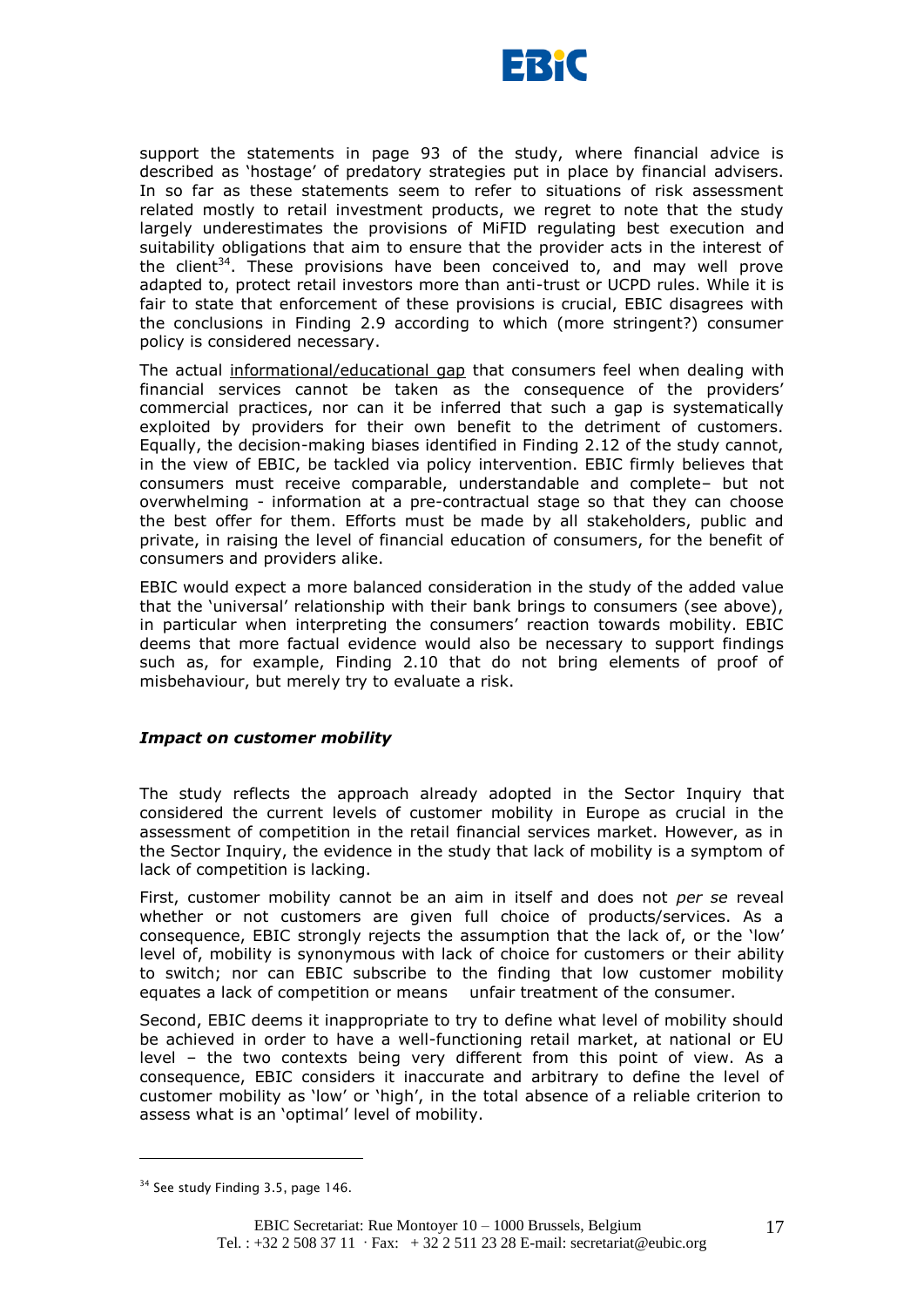

What EBIC does not see sufficiently covered in the study are the peculiarities of the retail banking relationship compared to the one customers can seek for other kinds of goods and services. The range of financial products and services is large, differing from one provider to another and from one country to another. But above all, there are as many customer"s profiles as there are customers and the assessment of any "need to move" from one financial services provider to another depends greatly – if not mostly - on the individual"s preference which is in turn very much linked to his/her personal assessment of priorities and satisfaction. These aspects, in particular the link between the level of customer mobility and the level of customer satisfaction are largely overlooked in the study.

There is a "natural" trend towards longer-term relationships in retail banking: consumers attach great importance to their confidence in a bank, once they have confidence they generally look to stay with that bank, rather than changing every couple of years. This is due to the fact that financial services are not merely a matter of price but also of quality of the whole customer service. The broader and longer the relationship between customer and bank, the better the level of service the bank can offer the customer, for example when it comes to risk assessment and pricing. Operating in highly competitive national markets, *customer satisfaction* is a key driver for European banking players.

Accordingly, EBIC cannot agree with the findings that consider the practices under scrutiny to be generally potentially anticompetitive and/or unfair vis-à-vis consumers because they potentially increase the customer's switching costs. Cross-selling practices are the reflection of costumers" demand. As explained above, the level of switching is not only related to costs. Moreover, even if switching was less straight forward because of the practices under analysis, which remains to be demonstrated, this cannot be considered in abstract terms. Unfairness and anticompetitive behaviour should be assessed on a case by case basis.

# *"Potential" versus "actual"*

EBIC is of the opinion that too little evidence is brought by the study on the actual impact of the practices under scrutiny as opposed to the evaluation of their potential detrimental effect. Nor is it evident why a policy intervention would be desirable preventing the practices under scrutiny. The study analyses only the *potential* of particular practices to have unfair or anticompetitive effect and does not demonstrate any actual detriment.

For instance, in France there is no information about any case-law on crossselling practices. The 2008 report issued by the French banking ombudsman indicates that out of about 30 000 complaints, only 0.12 % are on tying or bundling.

As regards Belgium, the study itself reports the ECJ judgment of 23 April 2009 pronounced in a preliminary ruling, where the Court overturned a product tying ban introduced by Belgian law as such a ban exceeded the scope of the UCPD and precluded the case-by-case unfairness test. In paragraph 50 of its judgment, the Court stated that combined offers constitute commercial acts which clearly form part of an operator's commercial strategy and relate directly to the promotion thereof and its sales development. It follows that they do indeed constitute commercial practices within the meaning of Article 2(d) of the Directive and, consequently, fall within its scope. The Court concluded that the UCPD "*must be interpreted as precluding national legislation, such as that at issue in the disputes*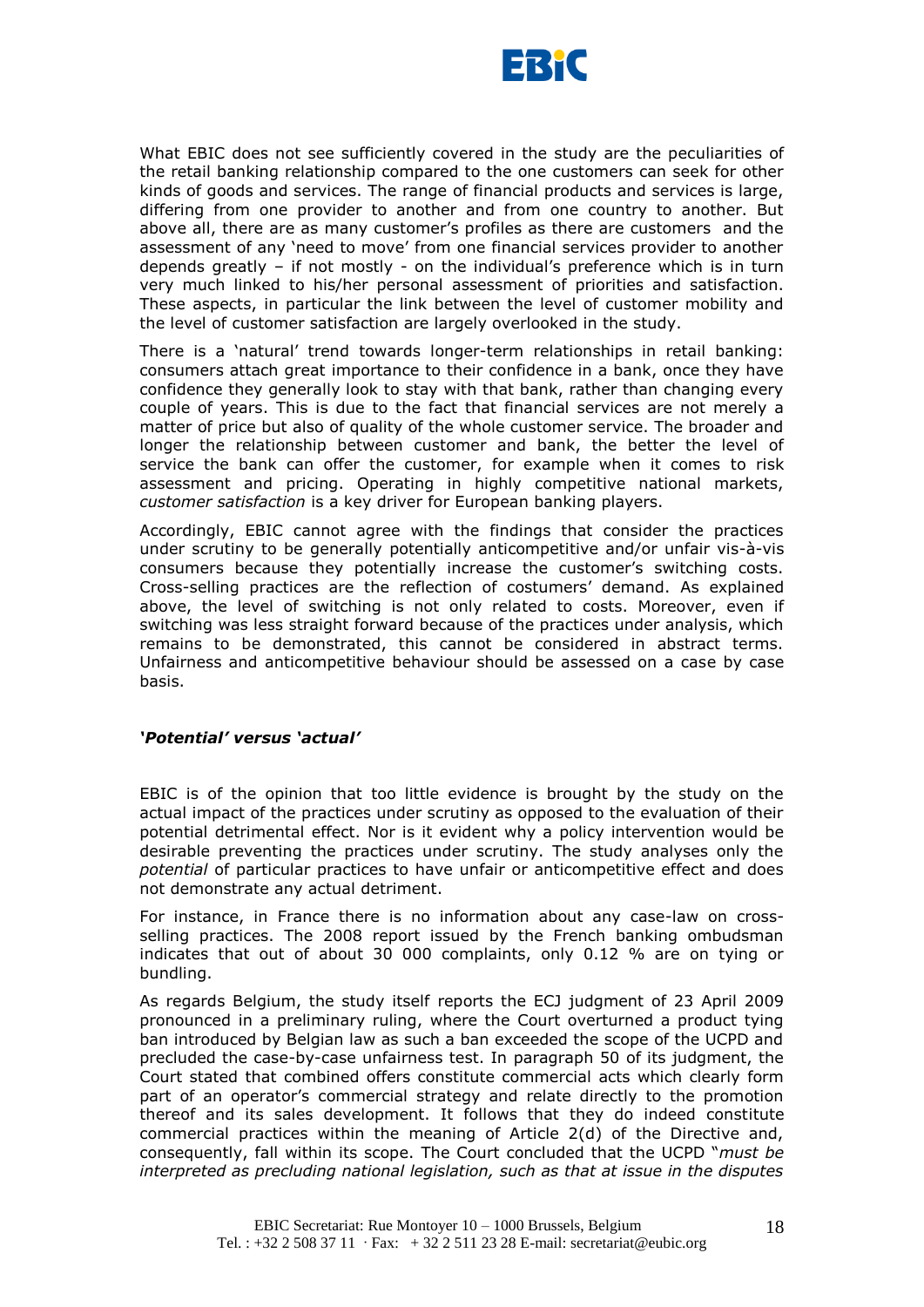

*in the main proceedings, which, with certain exceptions, and without taking account of the specific circumstances, imposes a general prohibition of combined offers made by a vendor to a consumer*". It is surprising to read in the study that "each case should be analysed separately"<sup>35</sup> and at the same time not to find this rather correct reasoning in the conclusions of the study.

EBIC is of the opinion that the so called 'aggressive commercial practices', such as inertia selling or steering and churning, are already sufficiently addressed, on one hand, by Article 5 of UCPD and, on the other hand, by best execution provisions in MiFID. While these provisions apply only to individual consumers, it is the EBIC"s view that SMEs have sufficient means to filter this type of practices so that to avoid being as vulnerable as individuals.

EBIC also regrets to note that, despite acknowledging some benefits in them, the study retains basically only arguments supporting the negative impact of the practices at hand, thereby suggesting a policy intervention against the latter. EBIC sees in the practices under scrutiny an equal potential for benefits and for costs, so that the conclusion drawn by the consultant appears unbalanced.

# **VI. The conclusions of the study**

#### **Possible follow-up**

*(5) Do you believe that, based on the findings of the study, the Commission needs to address the issue of tying and other identified potentially unfair practices? If yes, what are your views on the form that such a policy response should take?*

*(6) If you consider that a legislative solution on the EU level is necessary, do you believe that the issues should be dealt with by sector specific legislation or by horizontal legislation e.g. in the context of the review of the Unfair Commercial Practices Directive?*

*(7) In the light of the study"s finding that in Member States where tying is officially banned, bundling tends to replace it with practically the same effects, what solution would you suggest to solve the problem?*

EBIC takes note of the limited scope of the few "definite" conclusions contained in the study that in the EBIC"s view are:

(p.383) *"The total number of contestable contracts in the EU27 reaches 572 million. The country where the highest number of contracts would be switched to a different provider is Italy (189 million), followed by Germany (128 million) and the United Kingdom (55 million)"*;

And (page 209): "*the current fragmentation may make it difficult for firms to engage in cross-border trading; and for consumers to shop across borders*. *The current fragmentation of legal systems has an obvious impact on the Internal Market and on the efficiency of individual national markets in the retail financial* 

<sup>&</sup>lt;sup>35</sup> See study page 139.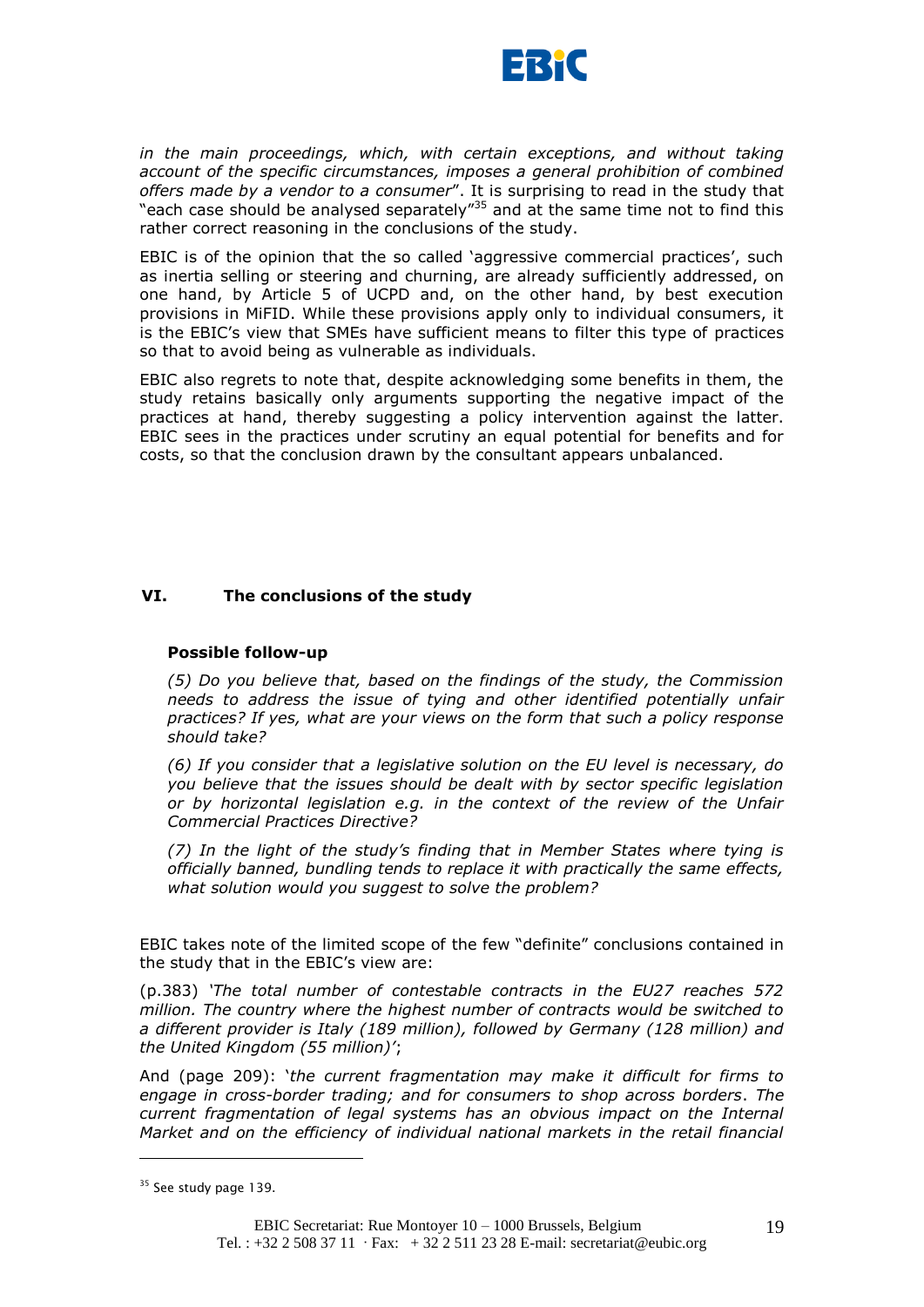

*services sectors, and the need to understand (or comply with) different national legal rules constitutes a first, important barrier to entry in national markets and, generally, more competitive retail financial services in Europe".*

However, even in relation to those two conclusions, the study fails to provide reliable justification.

The estimated impact of the regarded cross-selling practices on customer mobility is highly questionable, This can be illustrated by the example of Germany: The number of 128 million contracts in Germany that – according to the study – could be switched to another provider is solely based on the incorrect assumption that current accounts and fund transfers as well as current accounts and debit cards are tied products that could be split apart and be purchased from different providers. This judgment ignores the basic functionality of a current account as means for payment transactions within the existing payment infrastructures and is evidence of a lack of understanding of the financial products analysed.

Against this background, EBIC wishes to stress its serious concerns about the way the quantitative assessment of the practices has been conducted in the study measure and the fact that such a measure of the impact on customer mobility could serve as a meaningful indicator for the actual switching behaviour of consumers. Regarding the reference to the fragmentation of the legal systems (se also below), the study considers the EU consumer acquis as not fully adequate to tackle the practices at hand, in particular since the implementation of the UCPD has not been driven in the Member States by a full harmonisation approach. This is due to the exemption provided in the UCPD for the sector of financial services where Member States had requested and obtained more discretion to regulate even beyond the provisions of the directive despite its claimed full harmonisation approach<sup>36</sup>. The exemption was justified in 2005 by the specificities of the sector.

The study does not take into account the ongoing assessment for the review of the UCPD undertaken by DG SANCO and, in particular, the fact that in its Guidance DG SANCO does not consider tying and the other practices as practices to be explicitly addressed under a review of the Directive<sup>37</sup>.

While acknowledging that current EU competition law can capture most of the practices under scrutiny<sup>38</sup>, the study deplores the fact that under the UCPD only a case-by-case approach could be possible, the result of which would depend on the appreciation of individual cases by national judges. This approach, in our view, is rather to be welcomed, since in any event and as stated by EBIC in its preliminary remarks of May 2008, any of the practices at hand must be assessed in the context in which it is undertaken and taking into account the specific factors of the individual situation. A case-by-case approach is thus the right approach to these practices that should not be banned *per se*.

<sup>36</sup> Article 3(9) of UCPD: "*In relation to financial services as defined in Directive 2002/65/EC and immovable property, Member States may impose requirements which are more restrictive or prescriptive than this Directive in the field which it approximates"*.

 $37$  See the Guidance on the implementation/application of directive 2005/29/EC on Unfair Commercial Practices, SEC/2009) 1666 of 3 December 2009, page 10 and 58.

<sup>&</sup>lt;sup>38</sup> See study page 123.